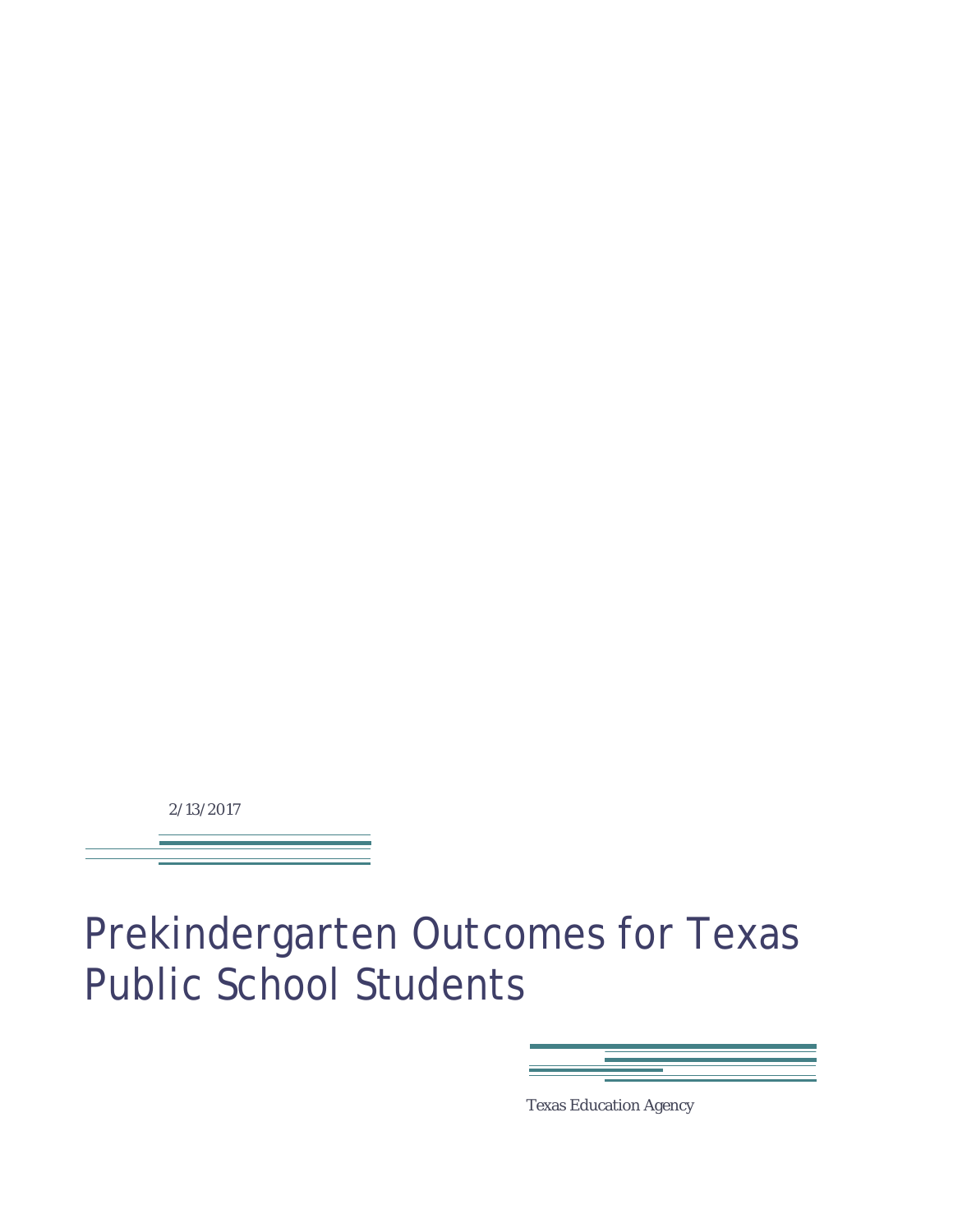# Prekindergarten Outcomes for Texas Public School **Students**

# **Overview**

The state of Texas began providing formula funding for eligible students to attend half-day prekindergarten programs in 1985. Students enrolled in one of the early cohorts of prekindergarten classes in the 1999-2000 school year would be 21 in the fall of 2016. In an attempt to examine the state's long-term investment in prekindergarten, the agency analyzed three different cohorts of prekindergarten participants to assess immediate, short-term, and long-term academic outcomes, including:

- Prekindergartners in 1999-2000, examining outcomes through 2014-2015 with a specific focus on high school completion and college persistence to-date
- Prekindergartners in 2010-2011, examining outcomes through 2014-2015 with a specific focus on academic achievement indicators up to the Grade 3 State of Texas Assessments of Academic Readiness (STAAR)
- Prekindergartners in 2014-2015, examining outcomes through 2015-2016 with a specific focus on kindergarten readiness

# Key Findings

Overall, there are small but statistically significant differences in short- and long-term outcomes between eligible students who attended public prekindergarten and eligible students who did not. These include:

- Long-Term Outcomes:
	- o Prekindergarten attendance was associated with a 2-percentage point lower likelihood of dropping out of school (7% vs. 9%)
	- o Prekindergarten attendance was associated with a 6-percentage point higher likelihood of graduating high school on time (72% vs. 66%)
	- o Prekindergarten attendance was associated with a 7-percentage point higher likelihood of enrolling in college (38% vs. 31%)
	- o Prekindergarten attendance was associated with a 6-percentage point higher likelihood for students who enrolled in college to persist in attending a second year of college (28% vs. 22%)
- Short-Term Outcomes:
	- o Prekindergarten attendance was associated with a 3-percentage point lower likelihood of requiring accelerated instruction for reading in first grade (44% vs. 47%); however, by second grade, both groups were just as likely to need accelerated instruction in reading (47% vs. 47%)
	- o Prekindergarten attendance was associated with a negligible, but statistically significant, difference in Grade 3 STAAR Reading performance when controlling for school environment (1.4 point scale score difference), but no different in passing rates
- Immediate Outcomes:
	- o Prekindergarten attendance was associated with a 16-percentage point higher likelihood of demonstrating the knowledge and skills to be considered ready for kindergarten upon initial kindergarten enrollment (58% vs. 42%)

Evidence from this analysis shows that attending prekindergarten builds a strong foundation for beginning kindergarten. Also, attending prekindergarten may have longer term impacts on students in ways not reflected on academic achievement assessments but which are reflected in broader achievements like high school graduation. However, as evidenced by our analysis, additional educational supports in kindergarten and beyond are likely needed to help students continue to demonstrate achievement on academic assessments that build on the preparation that prekindergarten provides.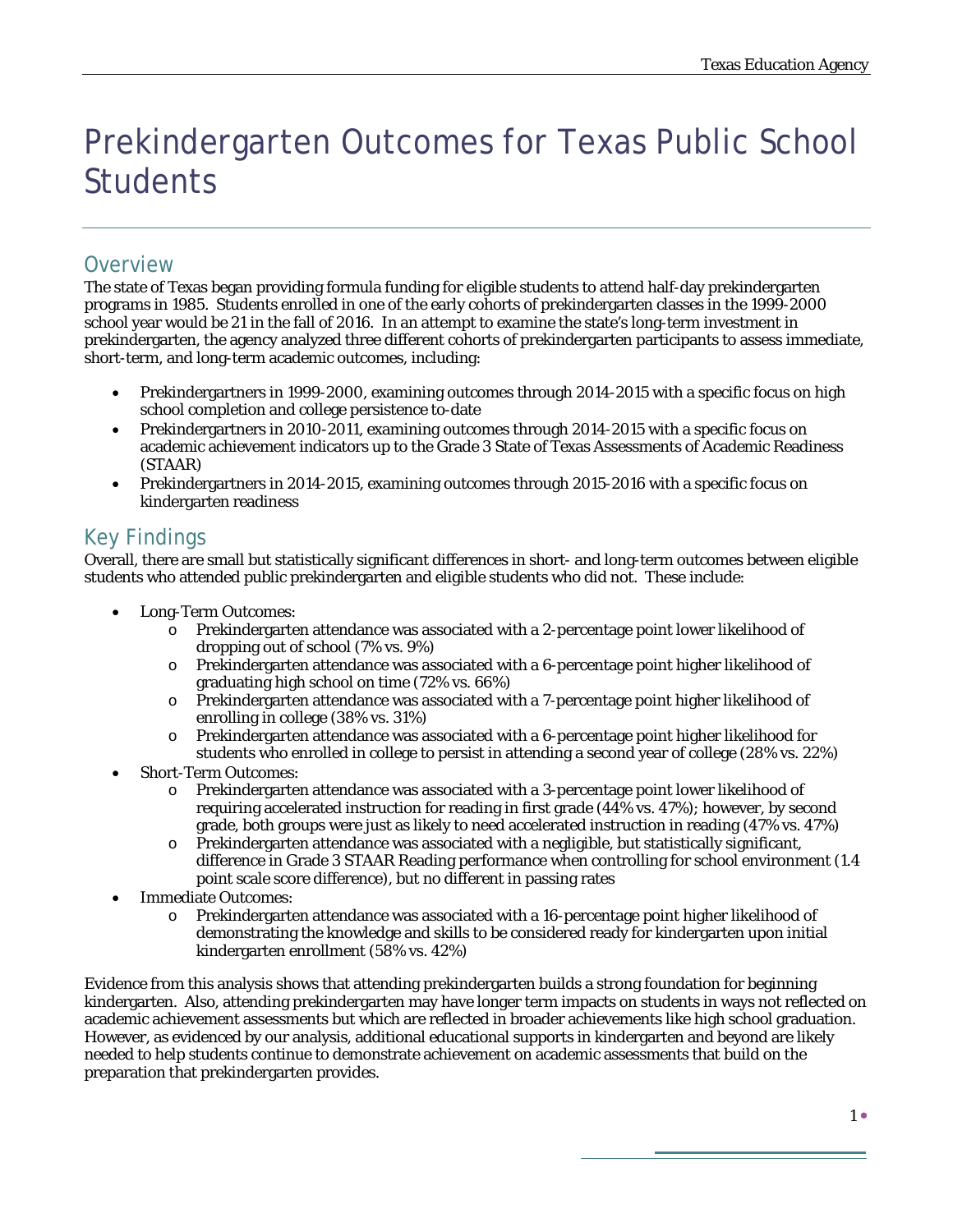Also, this analysis should be reviewed with a significant caveat. A randomized control trial design was not used in this study to examine the effect of attending prekindergarten on academic outcomes; however, multiple cohorts of students who were eligible for prekindergarten who either attended or did not attend public prekindergarten were compared. These students are alike in broad demographic terms (including being eligible for a free/reduced-price lunch or being identified as English language learners), allowing for some controls in the analysis. But the cohorts could be different in unidentified ways, including parental characteristics. This provides a basis to draw inferences from the correlations, but cannot be interpreted to be causal under this research design.

Additionally, no attempt was made to differentiate underlying prekindergarten practice in this study. Some prekindergarten classrooms operate on a full day, some on a half. They have varying class sizes and adult-to-child ratios. They are staffed with teachers and assistants with varying levels of training. However, the data required to differentiate these factors does not exist in much of the sample analyzed, so the only conclusions that can be drawn are about the overall prekindergarten program, regardless of how it was implemented. Additional analysis focused on those underlying factors may find differing levels of impact.

# Background

Research suggests prekindergarten is consistently associated with small but meaningful cognitive gains for children over time and is one of many factors associated with ensuring children's academic success (Camilli, Vargas, Ryan, & Barnett, 2010). Researchers are continuing to explore how long-lasting and far-reaching the benefits of prekindergarten are, what factors influence the magnitude of prekindergarten effects, and the underlying mechanisms that explain why prekindergarten matters (see e.g., Dodge, Bai, Ladd, & Muschkin, 2016; Yoshikawa et al., 2013). For example, there is evidence that the benefits of prekindergarten can diminish over time, but there is also evidence that prekindergarten can have long-term effects, even lasting into adulthood (Schweinhart et al., 2005). The goal of this investigation was to examine short- and long-term academic outcomes of Texas public school (TPS) students who were eligible for free, public prekindergarten and whether there were differences across these outcomes as a function of prekindergarten attendance.

### Method

In order to examine student outcomes over time, three cohorts of students who were eligible to attend prekindergarten in TPS were tracked. The longest cohort followed students from 1999-00 to 2014-15. Outcomes for this cohort included Grade 3 and Grade 7 Texas Assessment of Knowledge and Skills (TAKS) performance, the likelihood of graduating or dropping out of high school, and college enrollment and persistence. In order to investigate recently available data that is also more proximal to prekindergarten attendance, a second group of students was tracked from 2010-11 to 2014-15. Outcomes for this cohort included Grades 1 and 2 Early Reading Indicator (ERI) scores and Grade 3 STAAR scores. Finally, in order to examine recently collected kindergarten readiness data, a third group of students was tracked from 2014-15 to 2015-16. Data from the three cohorts were analyzed separately. Results were compared using descriptive statistics, and statistical models were used to estimate the statistical significance of differences in the performance of students who were eligible for and attended prekindergarten in TPS and their non-attending peers. It should be noted that there were a number of methodological limitations to this study; therefore, the following results should be interpreted with these limitations in mind:

- 1. All data were not available within a single cohort of students. Therefore, outcome measures had to be examined using different cohorts. As a result, longitudinal analysis across all data points was not possible.
- 2. TEA only has historical prekindergarten attendance data for Texas public schools. Students may have attended prekindergarten in a private school or out of state.
- 3. Eligibility determination requires student enrollment in a Texas public school. If students did not attend a prekindergarten program, we did not know if they might have been eligible until they attended kindergarten.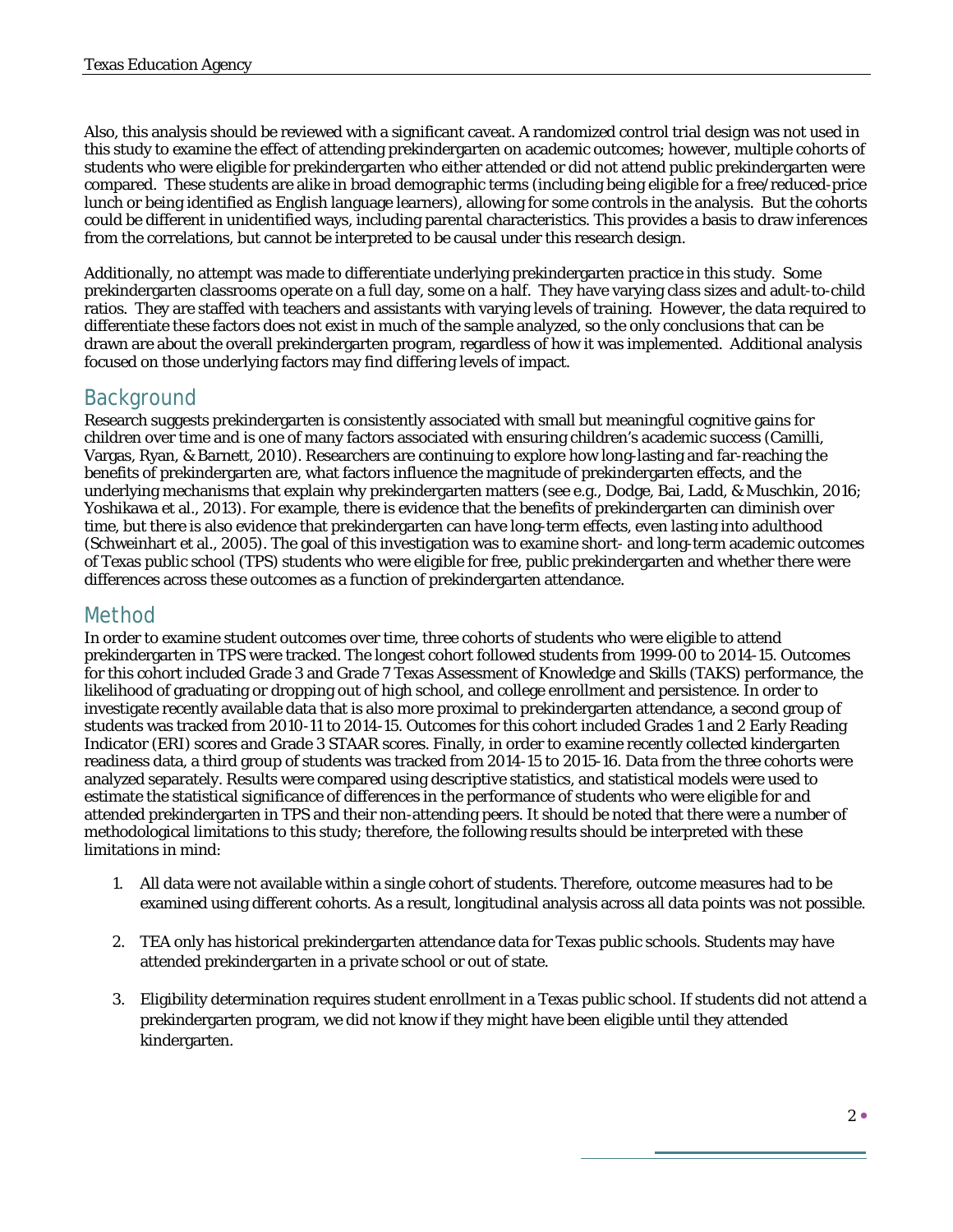- 4. Other important data points, such as parent motivation, could not be examined in this analysis. Without considering such data it could be wrongly assumed that differences detected were due to the treatment (attending prekindergarten) when they could be explained by other factors.
- 5. The quality of the prekindergarten that students attended is an important factor that could affect the results of the study. Data to determine this including both structural features like student-to-teacher ratio and process quality like teacher-child interactions was undeterminable with this sample.

### **Results**

Analysis revealed that the largest positive effect for prekindergarten attendance was on kindergarten readiness for the groups examined in this study. Students who were eligible for and attended prekindergarten in TPS were statistically more likely than their non-attending peers (58% vs. 42%) to demonstrate the knowledge and skills to be considered ready for kindergarten.

In addition, eligible students who attended prekindergarten in TPS were statistically less likely to need accelerated instruction for reading in first grade than their non-attending peers (44% vs. 47%); however, by second grade, both groups were just as likely to need accelerated instruction in reading (47% vs. 47%). A negligible, but statistically significant, difference in Grade 3 STAAR Reading performance was found between the two groups, with eligible students who attended prekindergarten scoring slightly higher than their non-attending peers when controlling for school environment (1.4 point scale score difference). Despite this scale score difference, the percent passing across the two groups was the same, with 72% of students in both groups meeting the grade-level standard on the Grade 3 STAAR Reading assessment. Small, but statistically significant, average scale score differences were also found between eligible students who attended prekindergarten in TPS and their nonattending peers on Grades 3 and 7 TAKS reading performance, but passing rates were approximately 1 percentage point different between the two groups in both analyses. For mathematics performance, eligible students who attended prekindergarten in TPS had small, yet statistically significant, higher scores than their non-attending peers on the Grade 3 STAAR exam as well as the Grade 3 and 7 TAKS Mathematics exams (i.e., 1-2 percentage point differences in passing rates).

Analysis of longer-term academic outcomes also revealed small, but positive statistically significant effects for eligible students who attended prekindergarten in TPS when compared to their non-attending peers. Specifically, for eligible students, prekindergarten attendance was associated with a lower likelihood of dropping out of school (7% vs. 9%), a higher likelihood of graduating high school on time (72% vs. 66%), and enrolling and persisting in college (38% vs. 31% and 28% vs. 22%, respectively). Please note, however, given the length of time between prekindergarten and high school and early adulthood, there are likely outside, unmeasured factors that could partially or fully account for these long-term effects.

The current investigation also explored whether school environment after prekindergarten moderated the effects of attending prekindergarten on standardized test scores of students who had been eligible to attend. For example, in one set of analyses, standardized test scores for mathematics for eligible prekindergarten attendees and nonattendees were examined across high- and low-performing elementary and middle schools. Results revealed that students who were eligible and attended prekindergarten in TPS performed better than their non-attending peers in both high- and low-performing schools; however, overall, all students-prekindergarten attendees and nonattendees-who attended high-performing schools performed better than their peers (prekindergarten attendees and non-attendees) at low-performing schools. In other words, the quality of schools attended after prekindergarten influenced student performance on standardized tests in mathematics, but effects attributable to prekindergarten attendance were also seen. Detailed results of all analyses are presented in the full report.

### **Discussion**

Researchers largely agree that prekindergarten has short-term benefits for children, including better reading, language, and mathematics skills (e.g., Yoshikawa et al., 2013). Some studies have found these benefits to fade over time (e.g., Lipsey, Farran, & Hofer, 2015), but a handful of studies have found prekindergarten to influence long-term outcomes including high school graduation, college attendance, and earning potential (e.g.,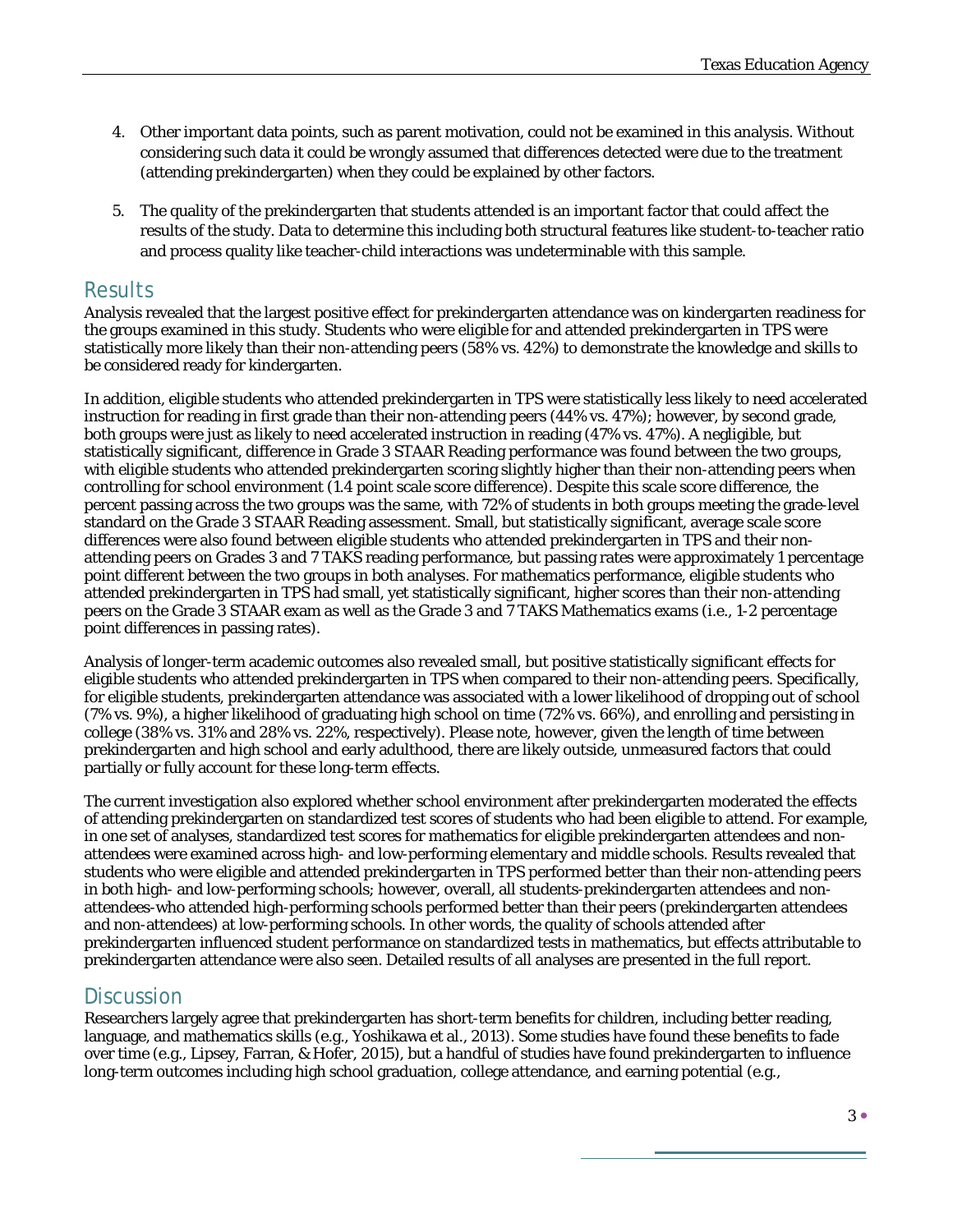Schweinhart et al., 2005; Temple & Reynolds, 2007). Results from the current investigation were in line with previous research.

Researchers are continuing to investigate the mechanisms through which prekindergarten effects are sustained, and there is some evidence that the positive effects of high-quality prekindergarten programs can be lasting when student achievement is fostered by family and school support (Temple & Reynolds, 2007). Indeed, given the length of time between prekindergarten and high school or adulthood, there are likely outside factors that either build on or account for the effects of prekindergarten attendance over time, which may explain why long-term results have varied across studies. For example, there may be a reciprocal relationship between academic and parental factors, such that gains in one domain are associated with gains in another and vice-versa. On one hand, parental involvement in prekindergarten has been associated with better prekindergarten outcomes (Marcon, 1999), and early academic gains can set students on a trajectory of greater achievement and commitment to schooling (Bailey, Duncan, Odgers, & Yu, 2015). On the other hand, better academic outcomes can also lead to increased parental involvement in their children's education (Reynolds, Ou, & Topitzes, 2004) and make it more likely that students and parents seek more rigorous coursework and better quality schools (Temple & Reynolds). Furthermore, parental involvement, especially parental expectations, is positively associated with numerous academic outcomes, including better grades and standardized test performance for students across all race/ethnicities (Jeynes, 2007). Finally, studies have also shown that students are more likely to enroll and succeed in college when they have higher academic achievement in high school and they have involved parents who encourage them to attend college (Eccles, Vida, & Barber, 2004). In sum, when prekindergarten effects are long-lasting, prekindergarten attendance is likely not the only factor involved; rather the benefits are due to an interaction of prekindergarten with many other factors – student, family, and school characteristics chief among them.

Isolating the effects of prekindergarten is a complicated task, and in the current investigation, Texas Education Agency has preexisting data related only to students attending public schools. As such, fully exploring the interplay between prekindergarten and other factors was not possible. For example, the current analyses support that later school environment can influence academic outcomes, but these analyses could not include factors related to one's parents. Indeed, parents are not required to enroll their eligible children in public prekindergarten, and it is possible that parents who enroll their children in prekindergarten differ in some meaningful way from those who do not. For instance, if parents who enroll their children in prekindergarten do so because they are more invested in their children's education than parents who do not, they may also be motivated to seek educational opportunities and provide supports that benefit their children throughout their academic careers.

In summary, this study finds both short- and long-term small but positive outcomes for students who were eligible for and attended public prekindergarten in Texas when compared to their eligible peers who did not attend. This study also indicated that the positive impacts of kindergarten attendance on students' academic outcomes may not always be sustained, hinting at the importance of academically facilitative environments after prekindergarten attendance. However, there are limitations of the current investigation, including the inability to examine other factors known to be associated with prekindergarten and children's later academic outcomes, such as parental involvement. In conclusion, although the results of this investigation reveal that prekindergarten is associated with many positive outcomes, these results should be considered within the larger context (e.g., school, family, community) that we were not able to fully explore. In other words, prekindergarten is beneficial, but is not the singular solution for ensuring children's academic success.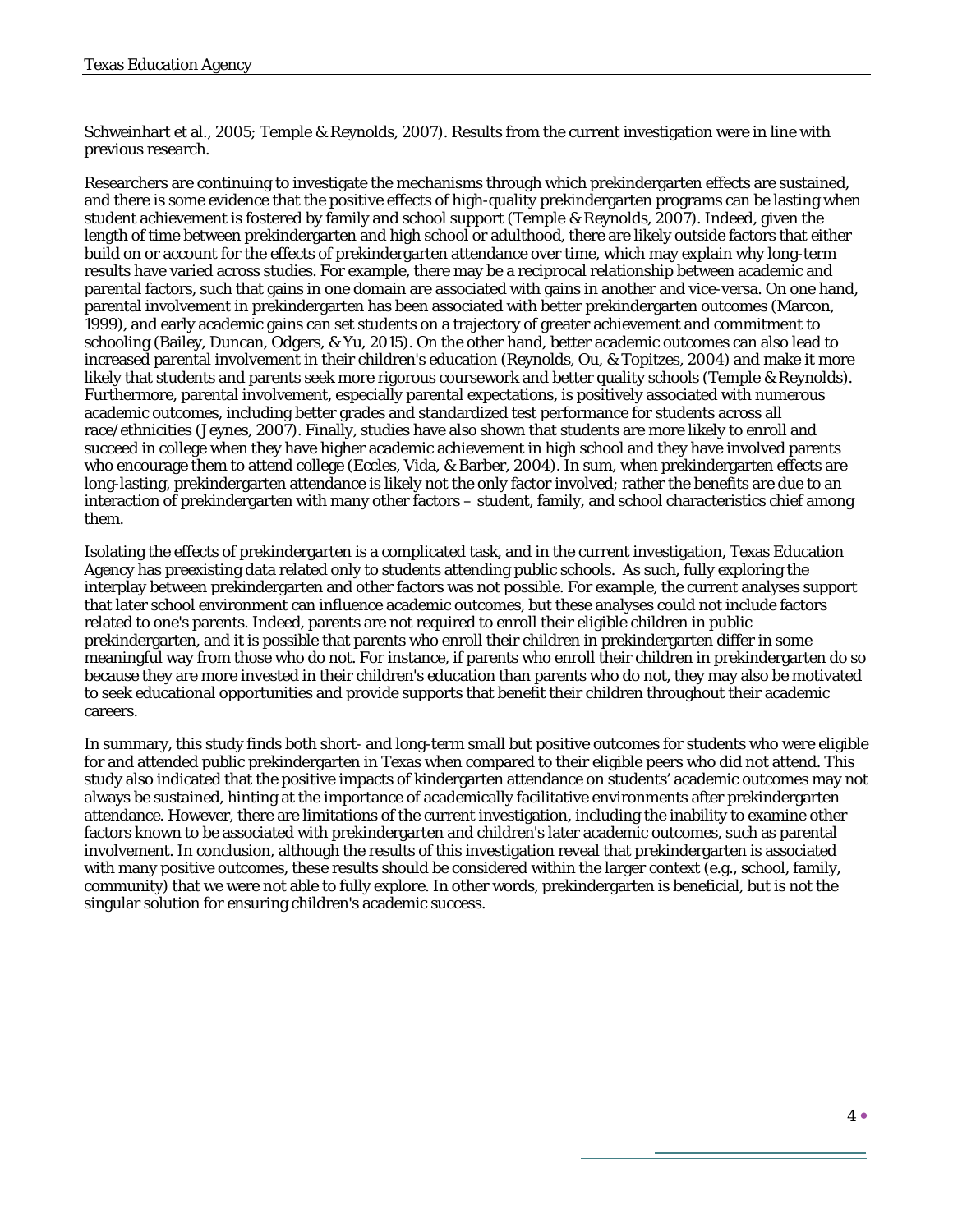# Methodology

#### **Overview**

This section describes the steps that were followed to inform research questions of interest regarding the effects associated with attending public prekindergarten in Texas.

The primary focus of this analysis was on students who were eligible to attend prekindergarten and either attended (treatment) or did not attend (comparison) TPS prekindergarten. To examine differences between treatment and comparison groups, three separate cohorts of students were tracked, each with slightly different academic outcomes. The longest cohort ("2000 Cohort") tracked students through the second year of college and examined TAKS test performance in Grades 3 and 7, dropout and graduation rates, and college enrollment and persistence rates. The shorter cohort ("2011 Cohort") tracked students through Grade 3 and examined Early Reading Indicator (ERI) scores in Grades 1 and 2 and Grade 3 STAAR test performance. The shortest cohort ("2015 Cohort") tracked students through kindergarten and examined kindergarten readiness. The analyses also examined whether the effects of prekindergarten attendance on standardized tests differed at high- versus lowperforming campuses and urban versus non-urban campuses.

#### *Building the cohorts*

Three closed cohorts were constructed:

- 1. Prekindergarten to  $2<sup>nd</sup>$  Year in College  $-$  "2000 Cohort" 1999–00 to 2014–15
- 2. Prekindergarten to Grade 3 "2011 Cohort" 2010–11 to 2014–15
- 3. Prekindergarten to Kindergarten "2015 Cohort" 2014-15 to 2015-16

Three separate closed cohorts were built to assess the different outcome variables of interest, as they were not all available to any single cohort. For example, ERI data were not available in the 2000 Cohort, and kindergarten readiness data were neither available in the 2000 nor the 2011 Cohorts. Eligibility status was determined for the treatment and comparison groups using data from their earliest year of school attendance. In other words, eligibility status for those who attended TPS prekindergarten was based on attendance data from their prekindergarten year, while eligibility status for those who did not attend TPS prekindergarten was based on attendance data from their kindergarten year.

A closed cohort refers to students who attended Texas public schools every year from prekindergarten or kindergarten through the outcome year of interest. Closed cohorts were used to limit other factors (e.g., attending a private school and then returning to a Texas public school) that may affect the outcome variables. Students who entered Texas public schools after kindergarten were omitted from the cohort, as were students who left Texas public schools prior to the outcome year of interest, with two exceptions: Early graduates and students who dropped out between grades 7 and 12 were included in the 2000 cohort, because their status as a graduate or dropout was an outcome of interest. For the 2011 and 2015 cohorts, only students who remained on-grade (i.e., not retained) were included in the cohort.

Students who left TPS for at least one year were removed from the cohort whether or not they returned to TPS in the future, resulting in sample attrition. Students were not, however, required to have all outcomes. In the 2000 Cohort, for example, students who left TPS in Grade 4 were included in the Grade 3 analysis but not later analyses. The Grade 3 TAKS analysis therefore includes more students than the Grade 7 TAKS analysis, which includes more students than the high-school graduation analysis.

Furthermore, only first-time kindergarten students in the 2000-01 school year, first-time kindergarten students during the 2011-12 school year, and first-time kindergarten students during the 2015-16 school year were included in the 2000, 2011, and 2015 Cohorts respectively. Students who would have entered any cohort after being retained in kindergarten were excluded.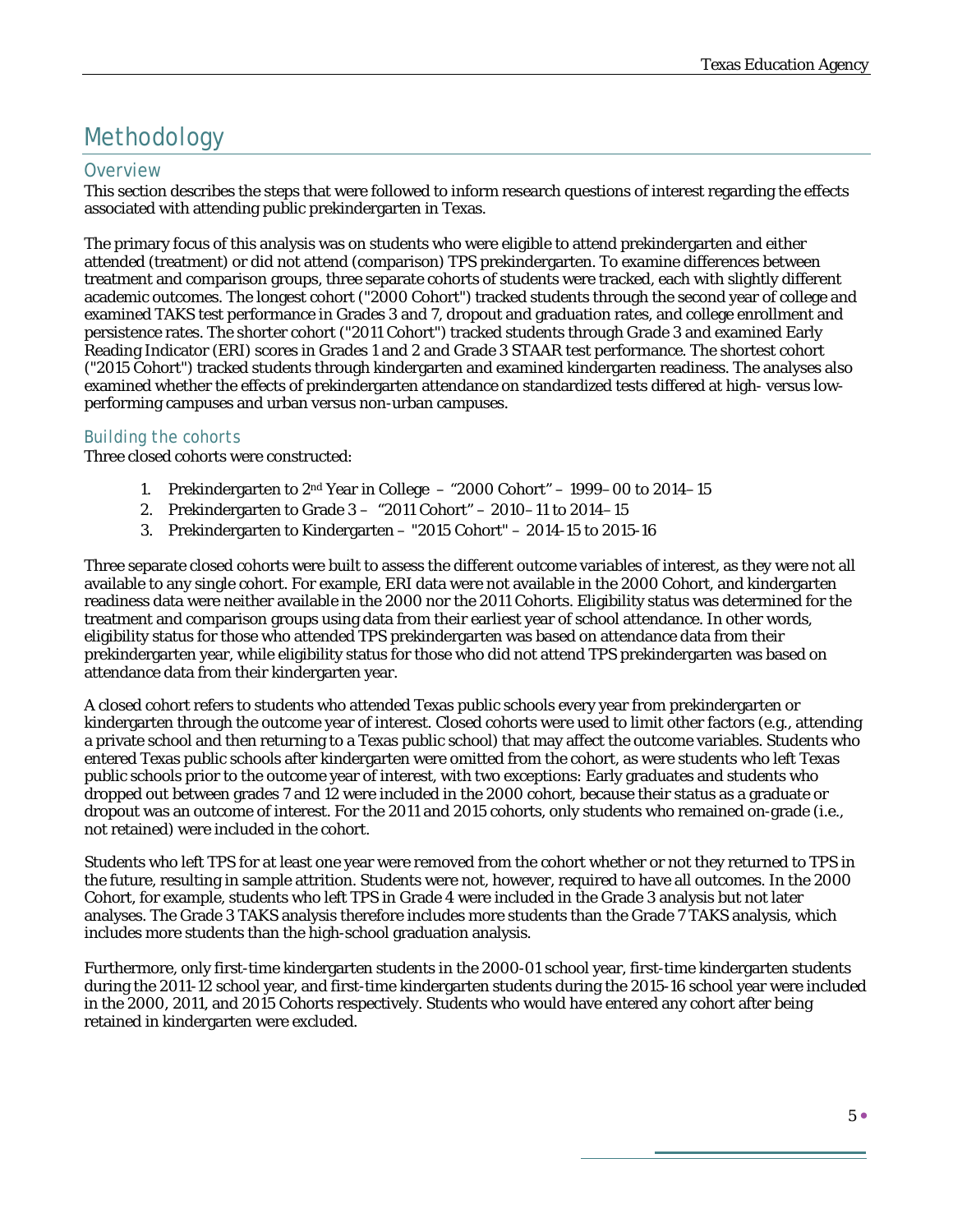#### *Determining Prekindergarten Eligibility*

Prekindergarten eligibility status was determined differently for the 2000 Cohort than the 2011 and 2015 Cohorts. When prekindergarten programs were first introduced in the 1980s, eligibility was based on *low family income* and *limited English proficiency*. Additional eligibility criteria have been added over the years, such that the 2011 and 2015 cohorts also incorporate *homelessness* and being a child *in foster care* or *of an active duty member of the armed forces* to determine eligibility. It also should be noted that in the 2011 Cohort, two eligibility variables – *child of an active duty member of the armed forces* and *child in foster care --* were only available in prekindergarten enrollment data; therefore, eligibility status for students who did not attend prekindergarten did not include those criteria. The variables *child of an active duty member of the armed forces* and *child in foster care* were, however, available for both years of the 2015 Cohort. The table below summarizes the variables used to determine eligibility for each grade and cohort.

|             | Did Not Attend Prekindergarten               | Attended Prekindergarten                     |
|-------------|----------------------------------------------|----------------------------------------------|
| 2000 Cohort | Econ, LEP                                    | Econ, LEP                                    |
| 2011 Cohort | Econ, LEP, Homelessness                      | Econ, LEP, Homelessness, Military,<br>Foster |
| 2015 Cohort | Econ, LEP, Homelessness, Military,<br>Foster | Econ, LEP, Homelessness, Military,<br>Foster |

#### **Did Not Attend Prekindergarten Attended Prekindergarten**

Table M.1 compares the demographics of prekindergarten eligible students who attended prekindergarten with those who did not attend for the three cohorts. Students who attended prekindergarten were demographically similar to those who did not attend, with only a few differences. Students who attended prekindergarten were slightly more likely to be Hispanic and English Language Learners, and slightly less likely to be White, than their peers who did not attend, particularly in the 2011 and 2015 Cohorts.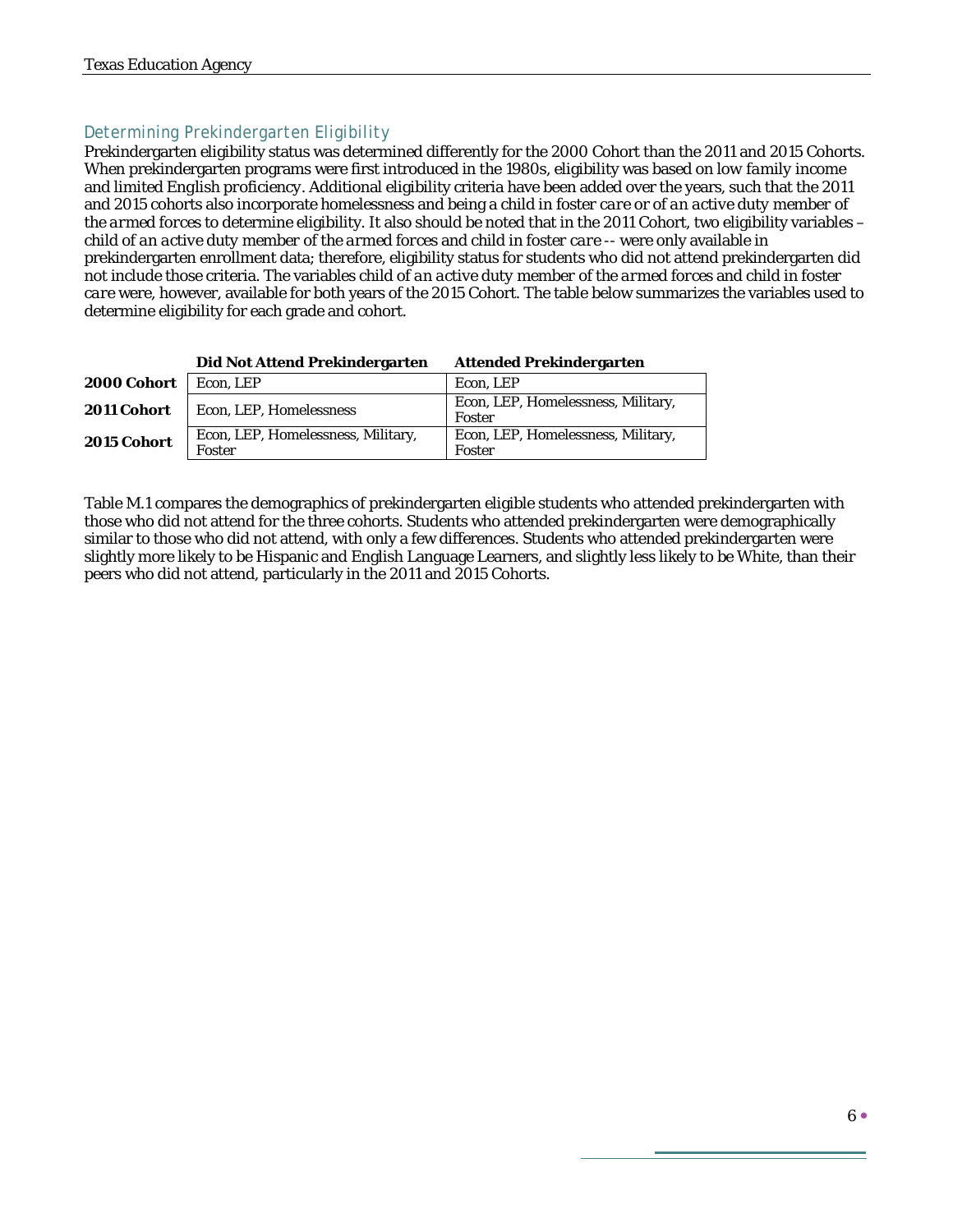| 2000 Cohort                                                                                                    |      |      |  |  |  |  |  |
|----------------------------------------------------------------------------------------------------------------|------|------|--|--|--|--|--|
| <b>Percent Did Not Attend Pre-K</b><br><b>Percent Attended Pre-K</b><br>$N = 75.339$<br>$N = 117,609$<br>Group |      |      |  |  |  |  |  |
| African American                                                                                               | 17.0 | 16.1 |  |  |  |  |  |
| Native American                                                                                                | 0.4  | 0.3  |  |  |  |  |  |
| Asian                                                                                                          | 2.5  | 2.8  |  |  |  |  |  |
| Hispanic                                                                                                       | 60.9 | 63.7 |  |  |  |  |  |
| White                                                                                                          | 19.2 | 17.1 |  |  |  |  |  |
| Economically Disadvantaged                                                                                     | 94.2 | 93.7 |  |  |  |  |  |
| English Language Learner                                                                                       | 35.0 | 39.6 |  |  |  |  |  |
| Female                                                                                                         | 48.0 | 49.1 |  |  |  |  |  |
| Male                                                                                                           | 52.0 | 50.9 |  |  |  |  |  |

#### **Table M.1 Students Eligible for Prekindergarten by Race/Ethnicity, Student Characteristics, and Gender**

| 2011 Cohort                |                                                     |                                                |  |  |  |  |  |
|----------------------------|-----------------------------------------------------|------------------------------------------------|--|--|--|--|--|
| Group                      | <b>Percent Did Not Attend Pre-K</b><br>$N = 54,447$ | <b>Percent Attended Pre-K</b><br>$N = 163,063$ |  |  |  |  |  |
| African American           | 15.0                                                | 13.9                                           |  |  |  |  |  |
| Native American            | 0.5                                                 | 0.6                                            |  |  |  |  |  |
| Asian                      | 3.5                                                 | 3.0                                            |  |  |  |  |  |
| Hispanic                   | 59.5                                                | 68.4                                           |  |  |  |  |  |
| White                      | 19.6                                                | 12.9                                           |  |  |  |  |  |
| Economically Disadvantaged | 94.5                                                | 92.5                                           |  |  |  |  |  |
| English Language Learner   | 28.2                                                | 44.6                                           |  |  |  |  |  |
| Female                     | 49.7                                                | 50.6                                           |  |  |  |  |  |
| Male                       | 50.3                                                | 49.4                                           |  |  |  |  |  |
| <b>Homeless</b>            | 3.3                                                 | 2.5                                            |  |  |  |  |  |
| Foster                     | N/A                                                 | 0.5                                            |  |  |  |  |  |
| Military                   | N/A                                                 | 1.4                                            |  |  |  |  |  |

| 2015 Cohort                |                                                |      |  |  |  |  |  |
|----------------------------|------------------------------------------------|------|--|--|--|--|--|
| Group                      | <b>Percent Attended Pre-K</b><br>$N = 147,199$ |      |  |  |  |  |  |
| African American           | 14.3                                           | 14.4 |  |  |  |  |  |
| Native American            | 0.4                                            | 0.8  |  |  |  |  |  |
| Asian                      | 3.9                                            | 3.0  |  |  |  |  |  |
| Hispanic                   | 57.6                                           | 67.8 |  |  |  |  |  |
| White                      | 21.0                                           | 12.4 |  |  |  |  |  |
| Economically Disadvantaged | 90.1                                           | 90.8 |  |  |  |  |  |
| English Language Learner   | 27.7                                           | 42.6 |  |  |  |  |  |
| Female                     | 48.3                                           | 49.8 |  |  |  |  |  |
| Male                       | 51.7                                           | 50.2 |  |  |  |  |  |
| <b>Homeless</b>            | 3.4                                            | 2.6  |  |  |  |  |  |
| Foster                     | 0.5                                            | 0.9  |  |  |  |  |  |
| Military                   | 4.0                                            | 2.7  |  |  |  |  |  |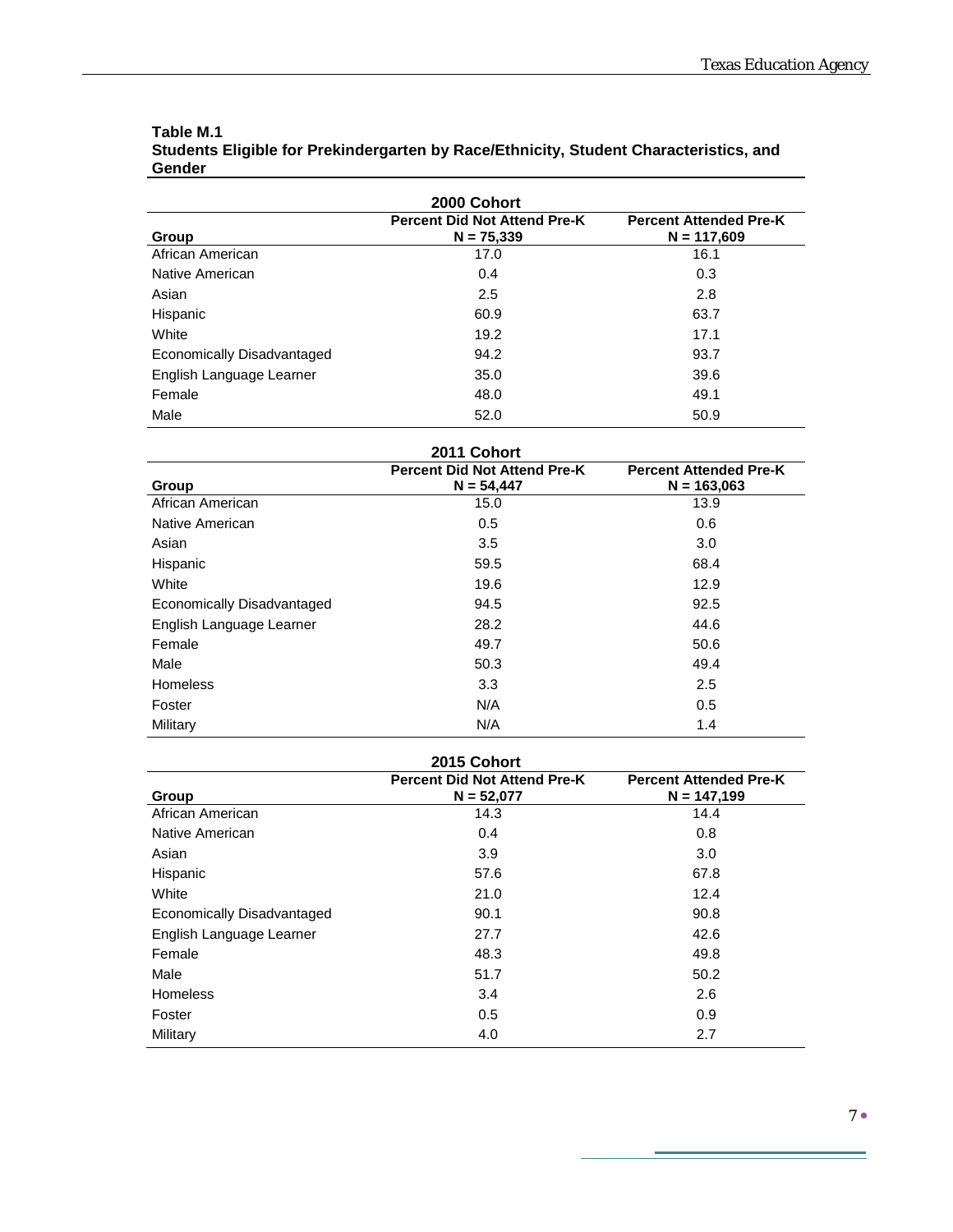### Identifying High- and Low-Performing Schools

To examine whether campus-level academic performance influenced the effects of prekindergarten attendance on statewide standardized test scores, students were classified as attending either high- or low- performing campuses during their testing year (i.e., Grade 3 or Grade 7). High-performing campuses were defined as stipulated in the request as having at least 60% of students collectively meet proficiency levels on statewide standardized assessments (TAKS or STAAR) across all grades served by the campus and all subject areas. Campuses not meeting this definition were considered low-performing. Table M.2 reveals the percentage of prekindergarten attendees and non-attendees who were classified as attending low- and high-performing campuses. Approximately 85% of students in the 2000 and 2011 Cohorts in Grade 3, and 75% of students in the 2000 Cohort in Grade 7, were classified as attending high-performing campuses based on this metric.

#### **Table M.2**

#### **Prekindergarten Attendance Status and Campus Performance**

| <b>Test and Group</b>               | Did Not Attend Pre-K (%) | Attended Pre-K (%) |
|-------------------------------------|--------------------------|--------------------|
|                                     | $N \sim 43,350^{\circ}$  | $N \sim 84,080$    |
| 2000 Cohort Grade 3 Low-Performing  | 15.8                     | 15.1               |
| 2000 Cohort Grade 3 High-Performing | 84.2                     | 84.9               |
|                                     | $N \sim 38,695$          | $N \sim 76,652$    |
| 2000 Cohort Grade 7 Low-Performing  | 26.7                     | 22.9               |
| 2000 Cohort Grade 7 High-Performing | 73.3                     | 77.1               |
|                                     | $N \sim 50,850$          | $N \sim 155,600$   |
| 2011 Cohort Grade 3 Low-Performing  | 13.2                     | 13.8               |
| 2011 Cohort Grade 3 High-Performing | 86.8                     | 86.2               |

aThere were small differences in the final sample sizes used in the analyses as not all students had reading and mathematics test results.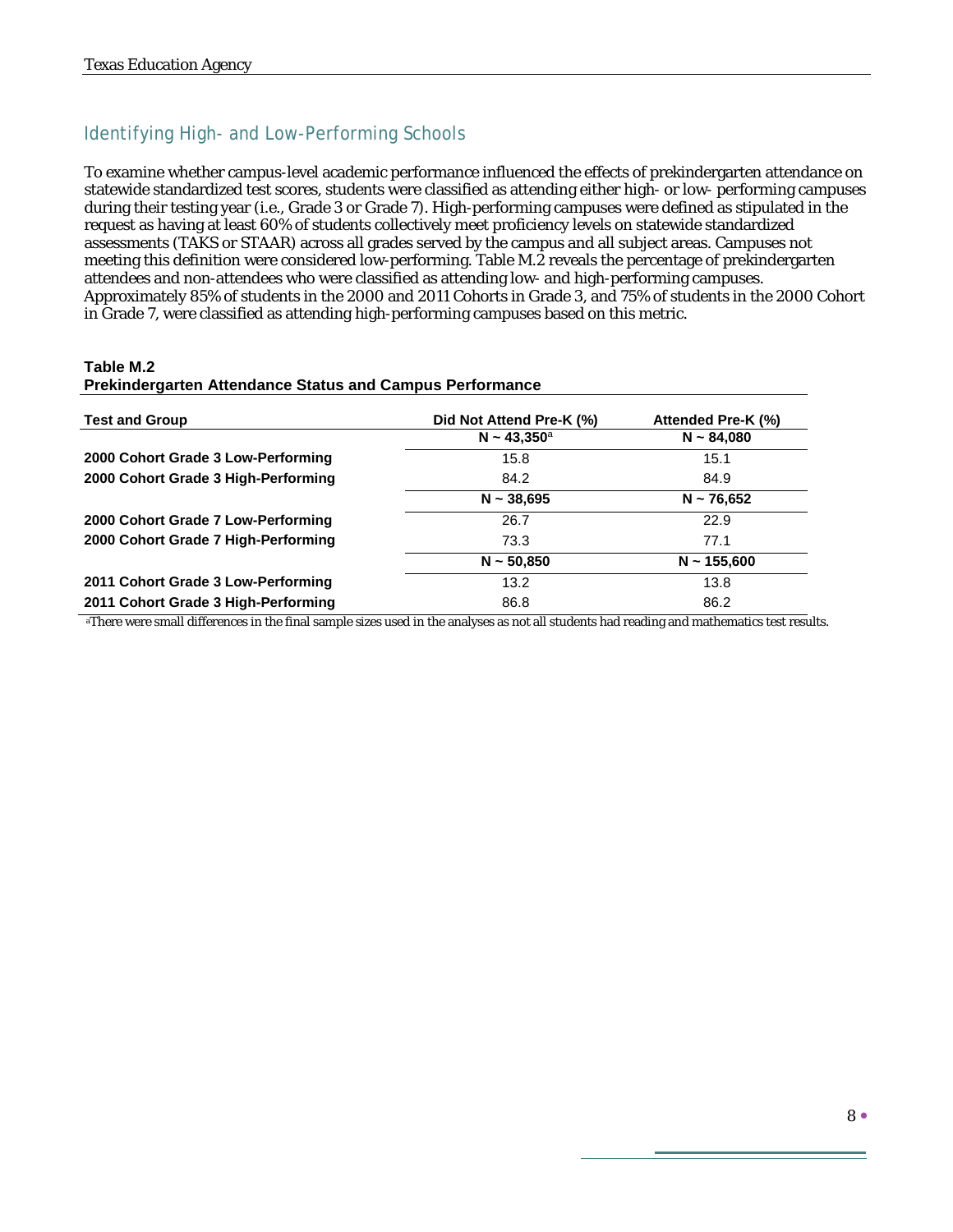### Identifying Campuses within Urban Districts

To examine whether school district location influenced the effects of prekindergarten, students were classified as attending campuses within urban or non-urban districts using the agency's District Type data. Ten districts were identified as *major urban*; all others were identified as non-urban.

For the 2000 Cohort, students were classified based on the district they attended during the year they took the TAKS test, regardless of their prekindergarten or kindergarten district location. In contrast, for the 2011 Cohort, students had to be enrolled in an urban district both in their prekindergarten/kindergarten year *and* the year they took the STAAR test to be included in the analysis. The 2000 Cohort used slightly less restrictive criteria to identify urban students because of concerns about the potential impact on sample size of requiring students to attend urban districts from kindergarten to Grade 7. Table M.3 reveals the percentage of prekindergarten attendees and non-attendees classified as attending urban and non-urban campuses across the TAKS and STAAR tests. Approximately 21% (grade 7) to 26% (grade 3) of the 2000 Cohort was classified as attending urban schools. Approximately 18% of the 2011 Cohort was classified as attending urban schools.

#### **Table M.3 Prekindergarten Attendance Status and District Type**

| <b>Test and Group</b>         | Did Not Attend Pre-K (%) | Attended Pre-K (%) |
|-------------------------------|--------------------------|--------------------|
|                               | $N \sim 43,465^{\circ}$  | $N \sim 84,362$    |
| 2000 Cohort Grade 3 Urban     | 29.4                     | 24.8               |
| 2000 Cohort Grade 3 Non-Urban | 70.6                     | 75.2               |
|                               | $N \sim 38,729$          | $N \sim 76.725$    |
| 2000 Cohort Grade 7 Urban     | 24.4                     | 19.9               |
| 2000 Cohort Grade 7 Non-Urban | 75.6                     | 80.1               |
|                               | $N \sim 50.850$          | $N \sim 155,600$   |
| 2011 Cohort Grade 3 Urban     | 21.8                     | 21.3               |
| 2011 Cohort Grade 3 Non-Urban | 78.2                     | 78.7               |

aThere were small differences in the final sample sizes used in the analyses as not all students had reading and mathematics test results.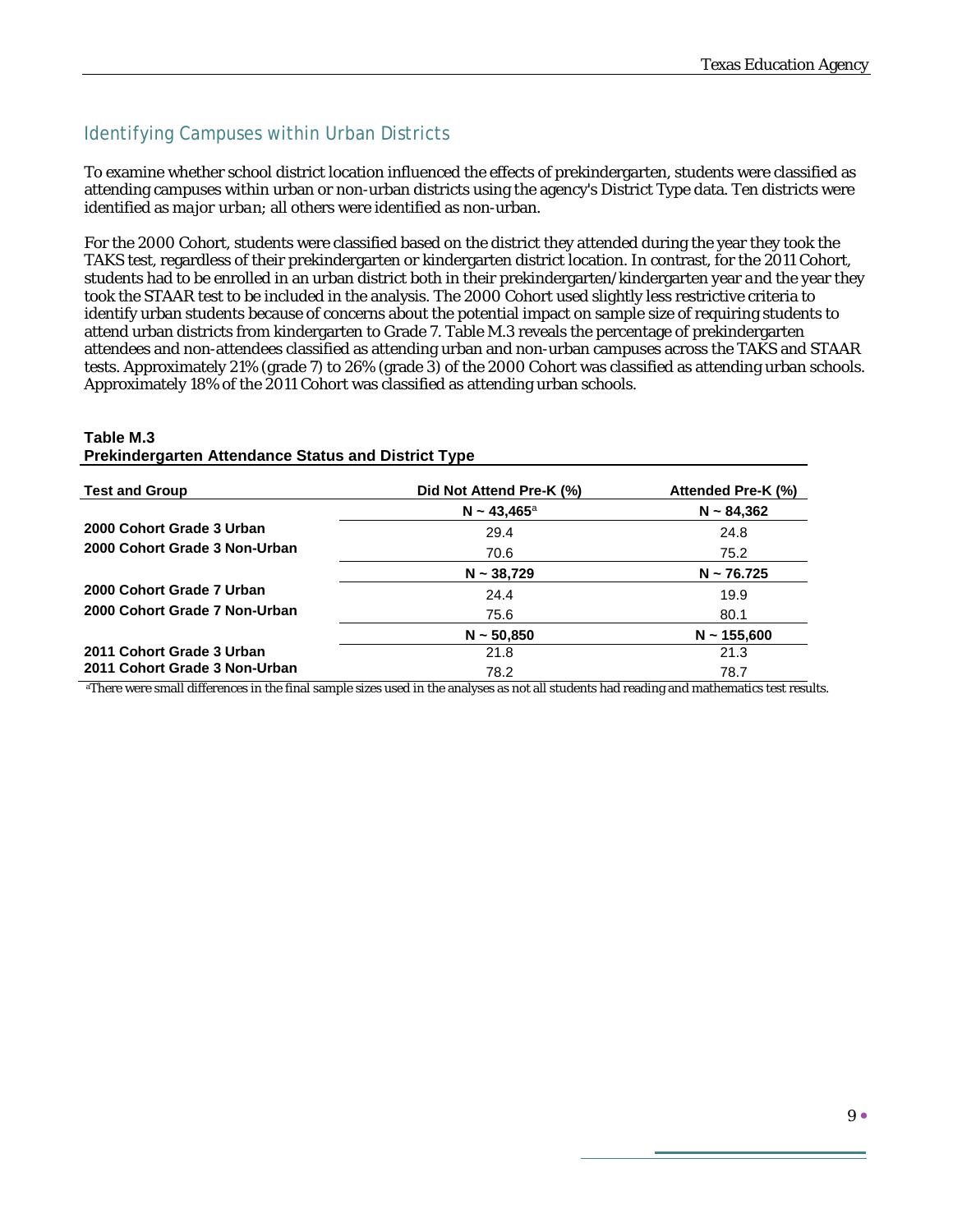### Data Analysis

Data from the three cohorts were analyzed separately. For ease of interpretation, results in the full report are presented as descriptive statistics. In addition, statistical models were used to estimate the statistical significance of any differences found between prekindergarten attendees and non-attendees. For the TAKS and STARR outcomes, which are scored on a continuous scale, multilevel modeling was used. For dichotomous outcomes (i.e., data with only two categories), logistic regressions were used. These two models are described below. Multilevel models are often used in educational research because they account for students attending campuses that vary in performance when estimating the statistical significance of results. In this study, two-level models were specified to estimate the effects of prekindergarten attendance on TAKS and STAAR scores. In the first level of the two-level model, a TAKS or STAAR test score *Y* for student *i* who is in school *j* is modeled as a function of his or her school mean test score  $\beta_{0j}$ ,  $\,$ a matrix of predictor variables  $X_{ij}$  (e.g., prekindergarten attendance, campus performance, urban location), the vector of coefficients  $\beta$  describing the effects of those variables on test scores, and the random effect for each student  $r_{ii}$  as shown in Equation 1.

$$
Y_{ij} = \beta_{0j} + X_{ij}\boldsymbol{\beta} + r_{ij}
$$
 (1)

In the second level of the model, the school mean TAKS or STAAR test score  $\beta_{0i}$  is modeled as a function of the grand mean TAKS or STAAR score  $\gamma_{00}$  and the random effect for each school  $u_{0j}$  as shown in Equation 2.

$$
\beta_{0j} = \gamma_{00} + u_{0j} \tag{2}
$$

The use of multilevel models enables the effects of prekindergarten attendance to be interpreted as occurring for students who attend the same campus.

Logistic regression models are often used when outcome variables of interest are dichotomous, as they are for the prekindergarten readiness, ERI, high school graduation and dropout, and college enrollment and persistence outcomes. To estimate the effects of prekindergarten attendance on those outcomes, logistic regression models were specified of the form:

$$
logit(\pi) = log\left(\frac{\pi}{1-\pi}\right) = \alpha + \beta x,
$$

where  $\pi$  is the probability of success with respect to the dichotomous outcome of interest,  $\alpha$  is an intercept parameter, x represents prekindergarten attendance, and  $\beta$  is a slope parameter that describes the effect of prekindergarten attendance on the outcome of interest. Logistic regression provides a method for estimating whether prekindergarten attendance has a statistically significant effect on the probability success, when the two available outcomes are success and failure.

Results of the comparative descriptive statistics, multilevel models, and logistic regressions are presented in the following section of the paper. While interpreting the results, it is important to consider that prekindergarten is one of many factors that have been shown to influence the long-term success of children, and that factors examined in this study were limited to those previously collected by the Texas Education Agency.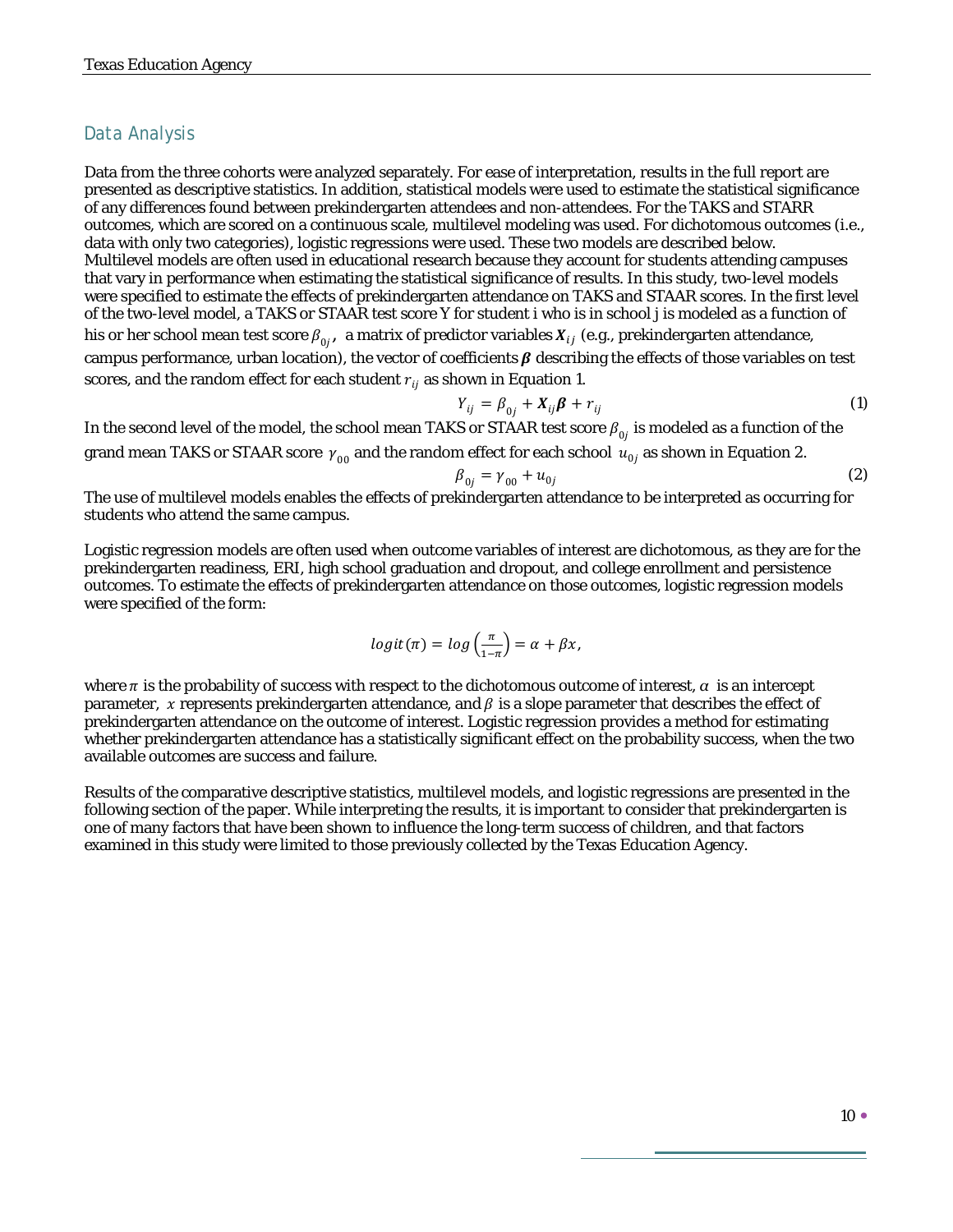### Limitations

The current study has several limitations that affect the rigor of the study and subsequently the confidence with which the findings can be attributed to prekindergarten attendance, as well as the generalizability of the findings to any prekindergarten attendance. The major limitations are described below. It is important to consider all the factors that constrain the meaningfulness of the results before drawing any conclusions about the impact of attending prekindergarten on the outcomes measured.

*Quasi-experimental design.* A true experimental design could not be employed because the current investigation was limited to only data previously collected by TEA. Furthermore, students within the state are not randomly assigned to prekindergarten nor are they chosen to attend by a lottery system, which would better approximate a random sample. Therefore, a quasi-experimental design was chosen for this analysis. Only with a true experimental study can one confidently establish a cause and effect relationship between a treatment condition and subsequent outcomes because all other outside factors are considered equal. Within a quasi-experimental design, there may be other, unexamined factors that explain the relationship between predictor and outcome variables.

For example, assignment to the treatment and comparison groups in the present study is likely due to selfselection. Specifically, some parents choose to enroll their children into prekindergarten programs and other parents do not. The likelihood of attending prekindergarten may reflect parents' personal opinions about prekindergarten or may reflect additional burdens (e.g., lack of transportation) that some parents face. Within quasi-experimental designs, there is a concern that factors such as these that are unrelated to a treatment may partially confound the results. Additional steps are usually taken to try to control for these outside factors. In the current study, the demographics of the prekindergarten attendees and non-attendees were determined to be similar (e.g., similar percentages were economically disadvantaged), thereby allowing us to assume that the differences in educational outcomes are not attributed to the difference in demographic characteristics. Robust statistical procedures can also mitigate some of these concerns. Some factors that may affect the results, such as school environment, were included in the statistical analyses, using multilevel models, to the extent possible, however other factors were unmeasured.

*Other predictive factors.* Many important factors that have been well researched and documented as critical influences to students' educational outcomes were not examined in the current study, because of unavailability of data. Other important factors that were not considered include prekindergarten instruction (e.g., Camilli et al., 2010; Burchinal et al., 2010; Mashburn, et al., 2008), quality of later instruction, school support, and parental encouragement and involvement (e.g., Eccles, et al., 2004; Hossler, Schmit, & Vesper, 1999; Jeynes, 2007; Reynolds, Ou, & Topitzes, 2004). Without considering such factors, one could wrongly assume differences detected were due to attending prekindergarten when they could be explained by other factors.

*Other outcome measures.* There are other outcome measures that may indicate the impacts of prekindergarten. For example, key elements of school readiness other than school-entry reading skills, such as attention and socioemotional skills and school-entry math skills (e.g., Camilli, et al., 2010; Duncan, et al., 2007), were not included in our outcome analyses because such data were not available.

*Multiple cohorts.* The current study involves three different cohorts. This was necessary in order to understand the effects of prekindergarten over a long time (2000 cohort) as well as examining the effects reflected on the currently administrated assessments (STAAR for 2011 cohort) including those that are more proximal to prekindergarten attendance (early reading indicator for 2011 cohort and kindergarten readiness for 2015 cohort). The three cohort analyses are a strength of the current study in that it was possible to examine the results with different groups of students who were going through the TPS system at different times. However, it is prohibitive in telling one coherent story from the fragments of results from the different cohorts, requiring extra caution not to overgeneralize the results of one cohort to the contexts of other cohorts. For example, prekindergarten attendees scored higher than non-attending peers in Grade 3 reading in 2000 cohort, while the difference in Grade 3 reading was negligible in the 2011 cohort. It is important not to compare these two cohorts as other factors, such as sensitivity of the instruments (TAKS vs. STAAR) may have been the reason for the difference. Similarly, prekindergarten attendees were much more likely to be school ready than their non-attending peers in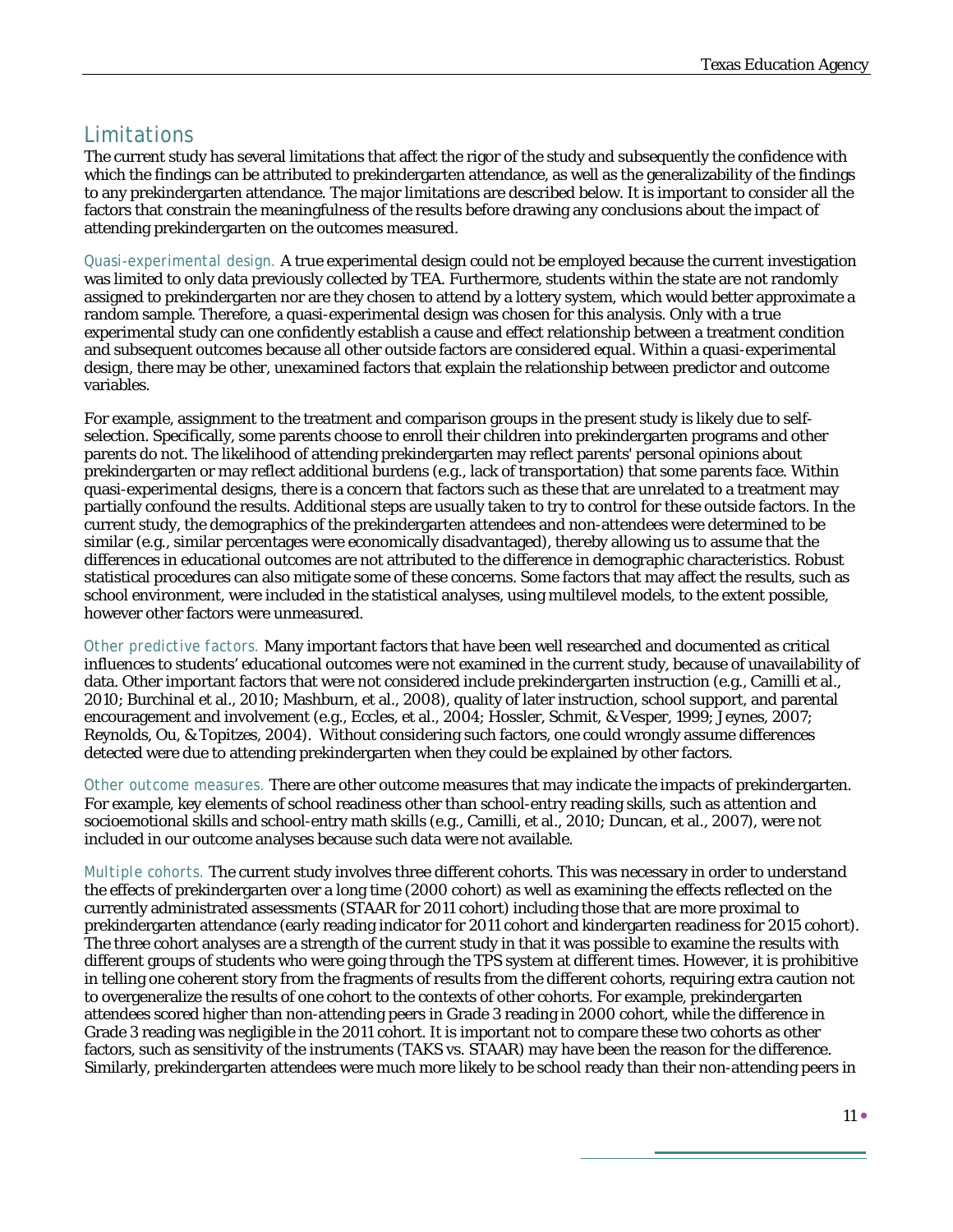2015 cohort, but it cannot be assumed that such effects would have been observed had the data been available to be examined for the other cohorts.

*Prekindergarten outside of TPS schools.* Whether or not a student has attended prekindergarten was determined by the records in prekindergarten attendance data. TEA only has historical prekindergarten attendance data for TPS, and there is no way to determine if students have attended prekindergarten in a private school or out of state.

*Non-attendees' eligibility determination.* Eligibility determination requires information from student enrollment in a TPS. For students who did attend TPS prekindergarten, eligibility status was determined based on prekindergarten attendance data and kindergarten data (for students who joined later in the prekindergarten year).For students who did not attend prekindergarten in TPS, eligibility status was determined based on kindergarten and Grade 1 (for students who joined later in the kindergarten year) enrollment data. It is possible that students' situations such as their economically disadvantaged status changed from the previous year, and thus, there may be some cases where the eligibility of non-attendees at prekindergarten age were wrongly assumed based on kindergarten and Grade 1 enrollment information.

*Students excluded in the analyses.* The analyses excluded the students for whom missing data occur. Specifically, students were excluded from analysis if they did not take the state mandated tests, took test versions that were not included in our analyses (e.g., SDAA, TAKS-M, TAKS-Alt, or STAAR Alternate 2), or when the student identification information was unable to be matched between our cohort datasets and test datasets. For 2011 cohort, the sample is limited to those students who attended TPS in their expected grades from kindergarten through grade 3. This method omits children who left TPS or were held back.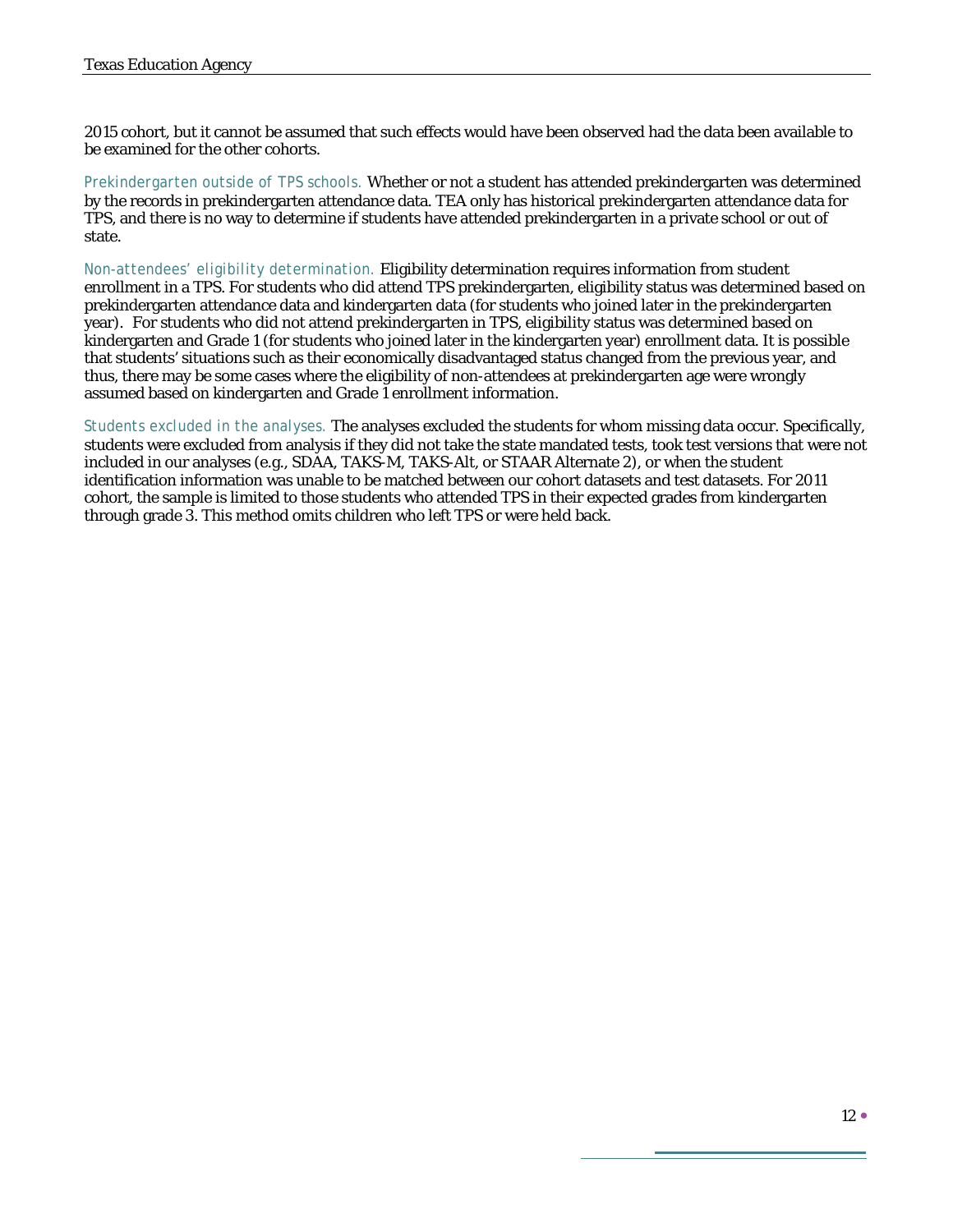### Data Interpretation

In the following section, results from both descriptive and inferential statistics are presented in a series of tables. The descriptive tables are summaries of the outcome variables by group (i.e., eligible TPS prekindergarten attendees and non-attendees) and are included to simply describe the sample. For example, Table R.2 presents the counts and percentages of eligible TPS prekindergarten attendees and non-attendees in the 2015 cohort who were or were not kindergarten-ready based on their performance on beginning of year kindergarten assessments. This table reveals that of those eligible students who did not attend prekindergarten, 21,704 (41.7%) were found to be ready for kindergarten while 30,365 (58.3%) were not. Of the eligible students who attended prekindergarten, 84,739 (57.6%) were found to be ready for kindergarten while 62,460 (42.4%) were not.

When an outcome variable was dichotomous (e.g., kindergarten ready or not kindergarten ready), a logistic regression analysis (see Table R.3) was used to determine whether the difference in being kindergarten ready between eligible TPS prekindergarten attendees and non-attendees was statistically significant. In other words, was the difference due to chance or error or is there a statistically significant relationship between attending prekindergarten and being kindergarten ready? The main value of interest in Table R.3 is the p-value or probability (labeled: Pr > ChiSq for the effect "Attend Prekindergarten"). In any statistical analysis, a p-value of .05 or smaller is considered statistically significant. In this case, the table results reveal that there is a statistically significant difference in kindergarten readiness between those who attended prekindergarten and those who do not. Specifically, these results can be interpreted as, "There is less than a 0.1% probability ( $p <$ 0.001) that the difference in kindergarten readiness is due to chance or error, suggesting prekindergarten is positively associated with kindergarten readiness". Please note, however, that there may be other unexamined variables that contribute to or fully account for this statistical relationship. Additionally, these data are correlational in nature and therefore we cannot say that attending prekindergarten causes kindergarten readiness.

Outcome variables that were continuous (e.g., scale scores on standardized tests) required different statistical analyses. Multilevel models (MLM) are an ideal statistical analysis as these models take into account that students within a campus have shared experiences/environments. For example, students within a single campus may have the same teachers and/or classroom environments. Their shared experiences, however, are different from the shared experiences of other students at other campuses. When students have shared environments, it can be expected that scores within one campus are likely to be more similar to one another than they are to scores from another campus. MLM analyses determine whether a relationship between variables is statistically significant while taking into account these shared environments and the variation between them. For example, Table R.9 compares Grade 3 STAAR Mathematics and STAAR Reading performance (separately) between those eligible students who attended TPS prekindergarten and those who did not attend. Again, the value of primary interest in this table is the p-value or probability (labeled:  $Pr > |t|$ ). For mathematics, there was a statistically significant effect (p < 0.001) of attending prekindergarten (effect labeled: Attend Pre-K) on STAAR performance. Said another way, there is less than a 0.1% chance that the differences in math scores for those attending prekindergarten versus those who did not are due to error or chance. In summary, the results of Table R.9 can be interpreted as, "TPS eligible prekindergarten attendees scored statistically significantly higher on the Grade 3 STAAR mathematics exam than non-attendees. An average student who attended prekindergarten and attended an average campus scored 5.6 points higher on mathematics than the average student who did not attended prekindergarten." Please note, a scale score difference of 5.6 points is quite small and represents less than one additional question on STAAR Mathematics being answered correctly. Again, it is also important to note that there may be other unexamined variables that contribute to or fully account for the statistical relationship between prekindergarten attendance and standardized test scores. Furthermore, it is important to note that these data are correlational in nature and therefore the results should not be interpreted as causal.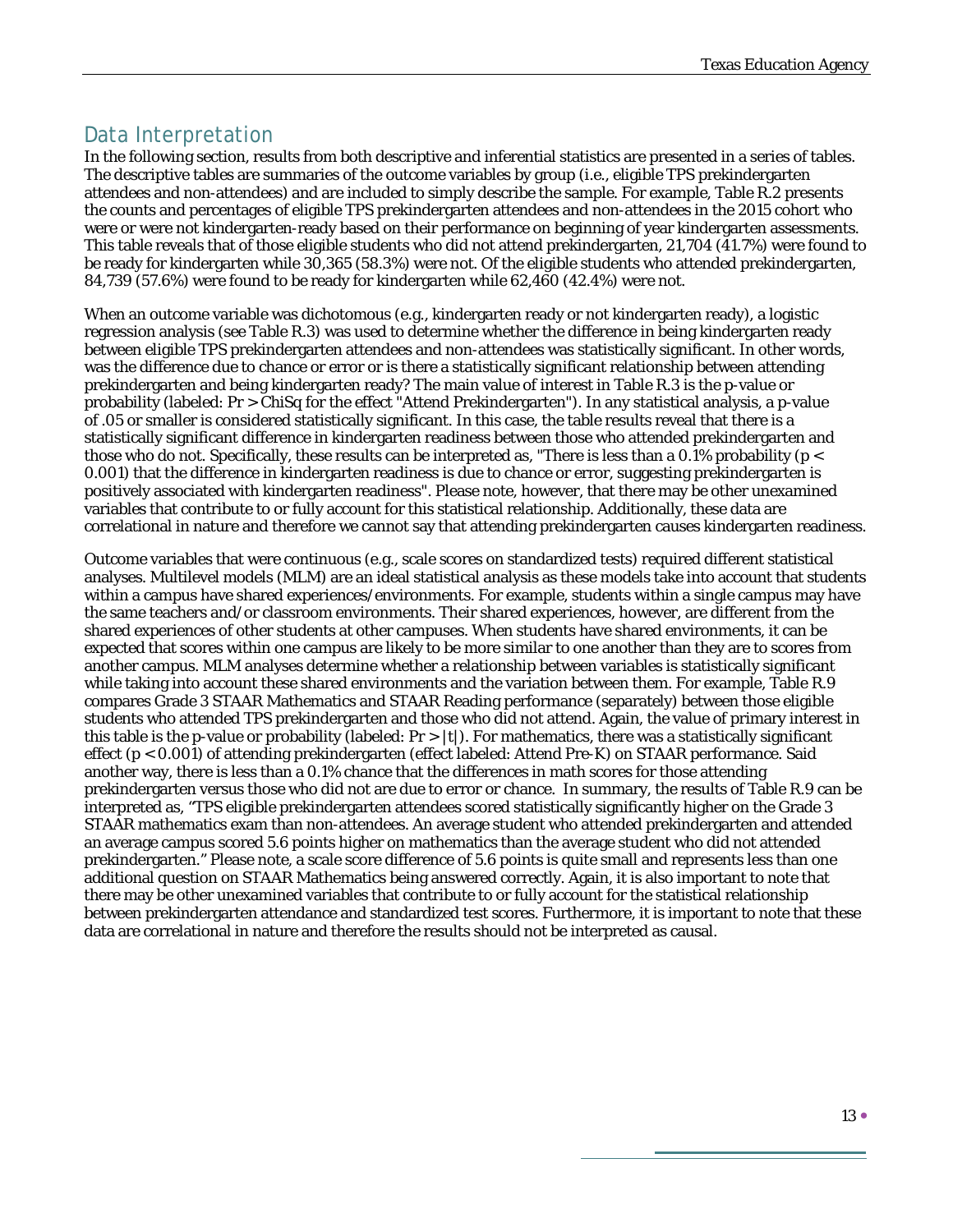# Results

### 2015 Cohort Kindergarten-Readiness Results

#### **Table R.1**

**Kindergarten Readiness by Exam and Prekindergarten Attendance, Eligible Prekindergarten Students, 2015 Cohort**

|                        | Did Not Attend Pre-K |                | <b>Attended Pre-K</b> |                |
|------------------------|----------------------|----------------|-----------------------|----------------|
| <b>Status</b>          | <b>Students</b>      | Percentage (%) | <b>Students</b>       | Percentage (%) |
| <b>ISIP-ER</b>         |                      |                |                       |                |
| Kindergarten-ready     | 13,379               | 52.0%          | 42,586                | 69.9%          |
| Not Kindergarten-ready | 12,332               | 48.0%          | 18,353                | 30.1%          |
| <b>TPRI</b>            |                      |                |                       |                |
| Kindergarten-ready     | 3,629                | 28.7%          | 19,416                | 50.4%          |
| Not Kindergarten-ready | 9,014                | 71.3%          | 19,091                | 49.6%          |
| ISIP-S                 |                      |                |                       |                |
| Kindergarten-ready     | 2,132                | 43.4%          | 15,263                | 67.0%          |
| Not Kindergarten-ready | 2,783                | 56.6%          | 7,501                 | 33.0%          |
| <b>Tejas LEE</b>       |                      |                |                       |                |
| Kindergarten-ready     | $\overline{2}$       | 0.1%           | 153                   | 1.5%           |
| Not Kindergarten-ready | 2,009                | 99.9%          | 10,304                | 98.5%          |
| <b>MAP</b>             |                      |                |                       |                |
| Kindergarten-ready     | 1,407                | 46.4%          | 4,164                 | 58.0%          |
| Not Kindergarten-ready | 1,627                | 53.6%          | 3,016                 | 42.0%          |
| <b>DIBELS Next</b>     |                      |                |                       |                |
| Kindergarten-ready     | 882                  | 48.3%          | 2,546                 | 65.8%          |
| Not Kindergarten-ready | 943                  | 51.7%          | 1,322                 | 34.2%          |
| <b>PAPI</b>            |                      |                |                       |                |
| Kindergarten-ready     | 270                  | 15.2%          | 546                   | 19.1%          |
| Not Kindergarten-ready | 1,502                | 84.8%          | 2,309                 | 80.9%          |
| <b>PAPI-S</b>          |                      |                |                       |                |
| Kindergarten-ready     | 3                    | 2.3%           | 32                    | 6.3%           |
| Not Kindergarten-ready | 127                  | 97.7%          | 477                   | 93.7%          |
| <b>IDEL</b>            |                      |                |                       |                |
| Kindergarten-ready     | $\mathbf 0$          | 0.0%           | 32                    | 30.8%          |
| Not Kindergarten-ready | 26                   | 100%           | 72                    | 69.2%          |
| <b>RAPS 360</b>        |                      |                |                       |                |
| Kindergarten-ready     | $\mathbf 0$          | 0.0%           | $\mathbf 0$           | 0.0%           |
| Not Kindergarten-ready | 1                    | 100%           | 10                    | 100%           |
| easyCBM                |                      |                |                       |                |
| Kindergarten-ready     | $\pmb{0}$            | 0.0%           | 1                     | 16.7%          |
| Not Kindergarten-ready | 1                    | 100%           | 5                     | 83.3%          |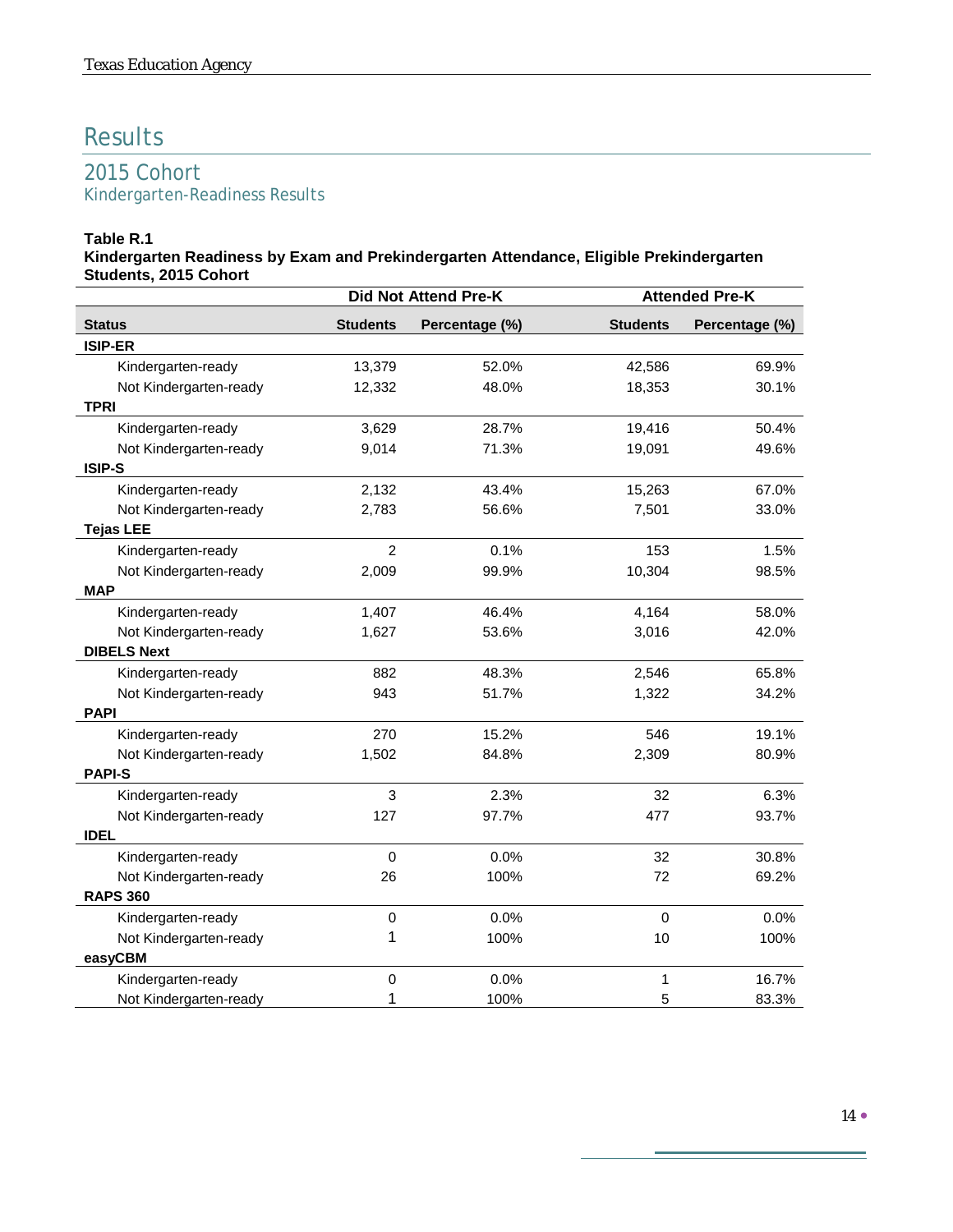#### **Table R.2 Kindergarten Readiness by Prekindergarten Attendance, Eligible Prekindergarten Students, 2015 Cohort**

|                               |                                   | Did Not Attend Pre-K |                 | <b>Attended Pre-K</b> |
|-------------------------------|-----------------------------------|----------------------|-----------------|-----------------------|
| <b>Status</b>                 | Percentage (%)<br><b>Students</b> |                      | <b>Students</b> | Percentage (%)        |
| Kindergarten-ready            | 21.704                            | 41.7                 | 84.739          | 57.6                  |
| <b>Not Kindergarten-ready</b> | 30,365                            | 58.3                 | 62.460          | 42.4                  |

#### **Table R.3**

#### **Logistic Regression Results: Kindergarten Readiness by Prekindergarten Attendance, Eligible Prekindergarten Students, 2015 Cohort**

| <b>Effect</b>                 | <b>Estimate</b> | <b>Standard Error DF</b> | <b>Chi-Square</b> | Pr > ChiSa |
|-------------------------------|-----------------|--------------------------|-------------------|------------|
| Intercept                     | $-0.02$         | 0.005                    | 8.93              | 0.003      |
| <b>Attend Prekindergarten</b> | 0.32            | 0.005                    | 3846.75           | < 0.001    |

÷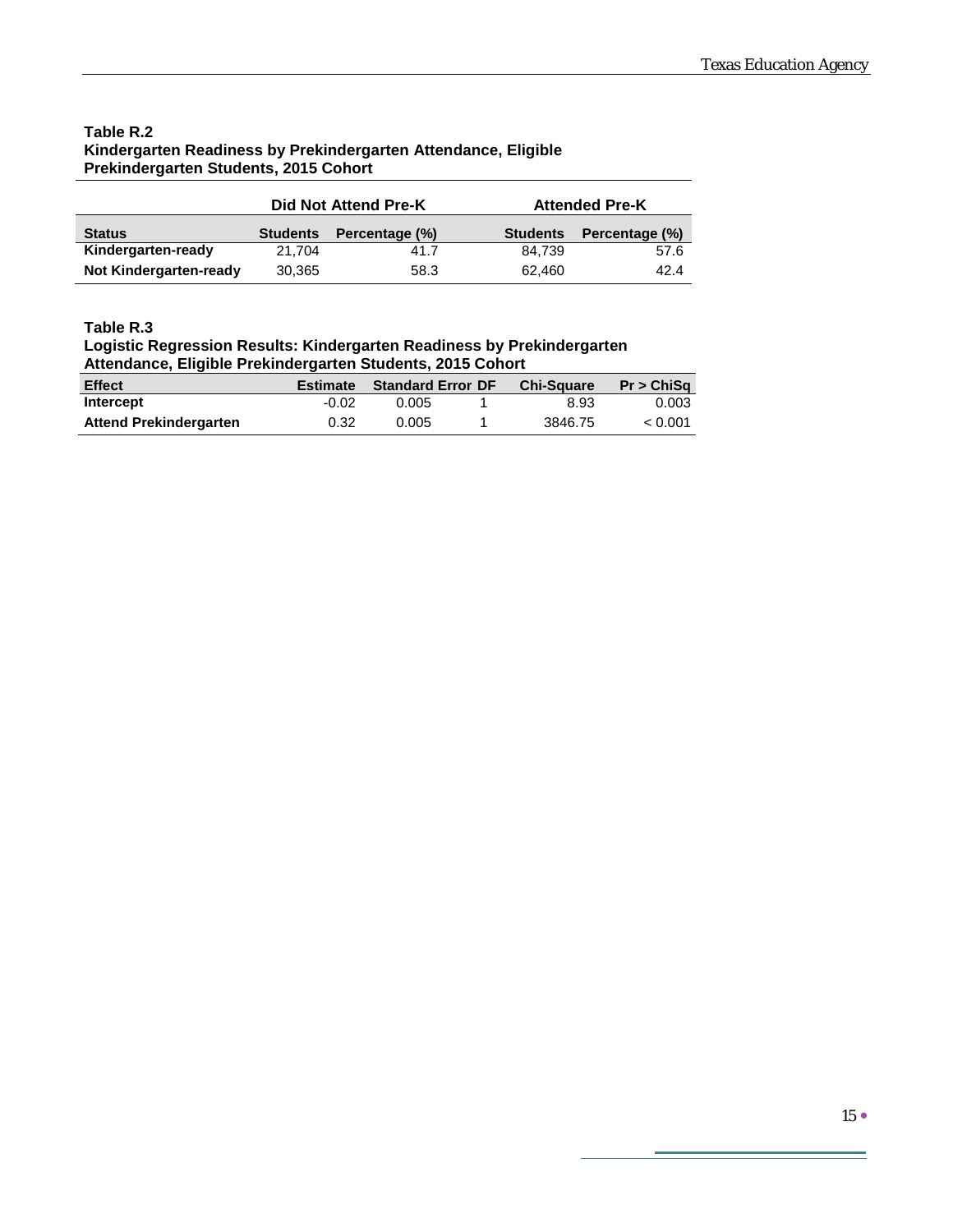### 2011 Cohort Grade 1 Results, Early Reading Indicator (ERI)

#### **Table R.4**

**Early Reading Performance by Prekindergarten Attendance, Eligible Prekindergarten Students, Grade 1, 2011 Cohort**

|                                      | Did Not Attend Pre-K |                |                 | <b>Attended Pre-K</b> |
|--------------------------------------|----------------------|----------------|-----------------|-----------------------|
| <b>Early Reading Indicator</b>       | <b>Students</b>      | Percentage (%) | <b>Students</b> | Percentage (%)        |
| <b>Passed</b>                        | 25.456               | 52.8           | 81.933          | 55.9                  |
| <b>Needs Accelerated Instruction</b> | 22.773               | 47.2           | 64.554          | 44.1                  |

#### **Table R.5**

### **Logistic Regression Results: Early Reading Performance by Prekindergarten,**

**Eligible Prekindergarten Students, Grade 1, 2011 Cohort**

| <b>Effect</b>                 | <b>Estimate</b> | <b>Standard Error</b> DF | Chi-Square $Pr > ChiSq$ |         |
|-------------------------------|-----------------|--------------------------|-------------------------|---------|
| <b>Intercept</b>              | 0.17            | 0.005                    | 1103.27                 | < 0.001 |
| <b>Attend Prekindergarten</b> | 0.06            | 0.005                    | 145.50                  | < 0.001 |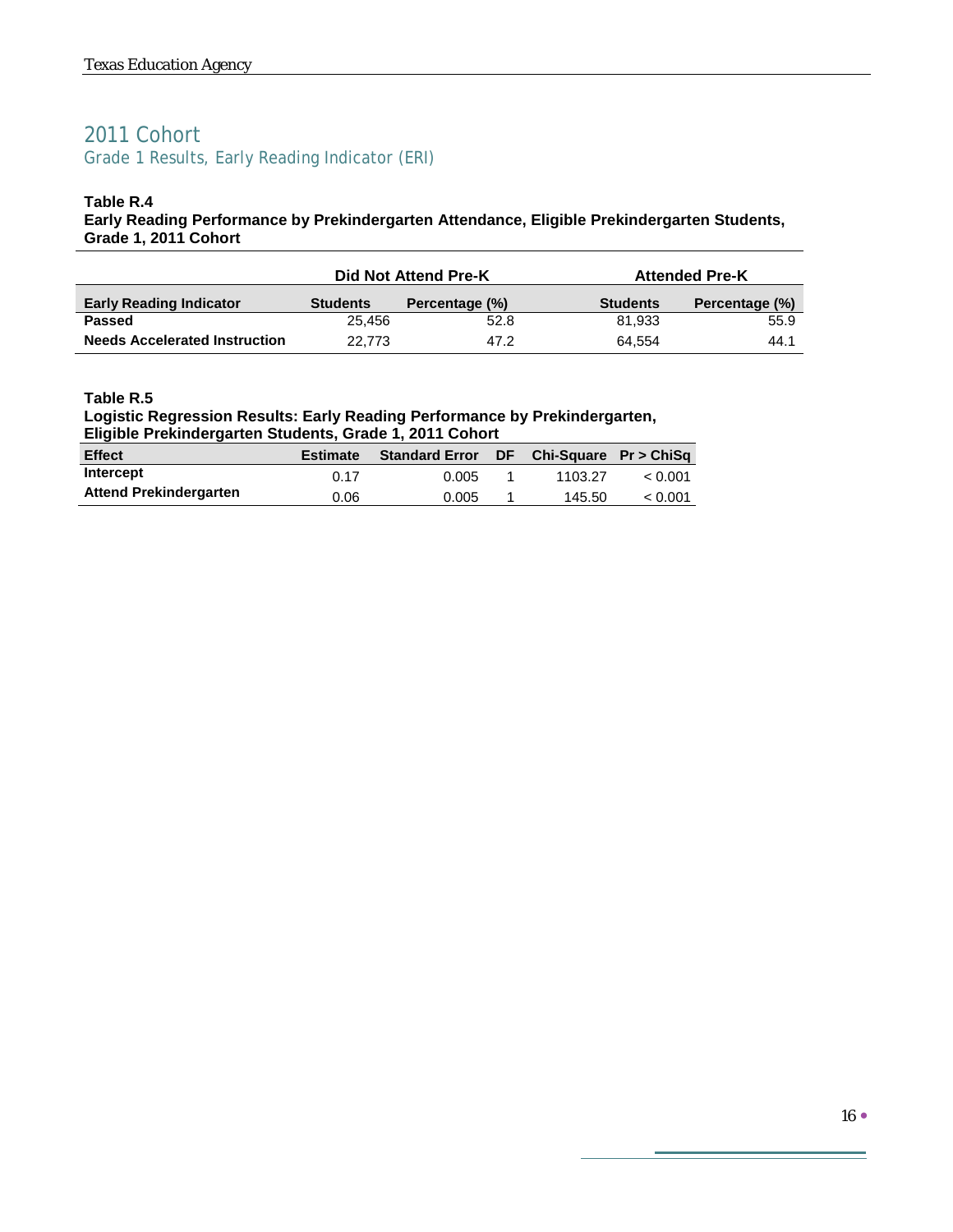# 2011 Cohort Grade 2 Results, Early Reading Indicator (ERI)

#### **Table R.6**

**Early Reading Performance by Prekindergarten Attendance, Eligible Prekindergarten Students, Grade 2, 2011 Cohort**

|                                      |                                   | Did Not Attend Pre-K |                 | <b>Attended Pre-K</b> |
|--------------------------------------|-----------------------------------|----------------------|-----------------|-----------------------|
| <b>Early Reading Indicator</b>       | Percentage (%)<br><b>Students</b> |                      | <b>Students</b> | Percentage (%)        |
| <b>Passed</b>                        | 26.552                            | 53.2                 | 80,636          | 53.4                  |
| <b>Needs Accelerated Instruction</b> | 23.344                            | 46.8                 | 70.294          | 46.6                  |

#### **Table R.7**

#### **Logistic Regression Results: Early Reading Performance by Prekindergarten Attendance, Eligible Prekindergarten Students, Grade 2, 2011 Cohort**

| <b>Effect</b>                 |       | Estimate Standard Error DF Chi-Square Pr > ChiSq |        |         |
|-------------------------------|-------|--------------------------------------------------|--------|---------|
| Intercept                     | 0.13  | 0.005                                            | 660.60 | < 0.001 |
| <b>Attend Prekindergarten</b> | 0.004 | 0.005                                            | 0.67   | 0.412   |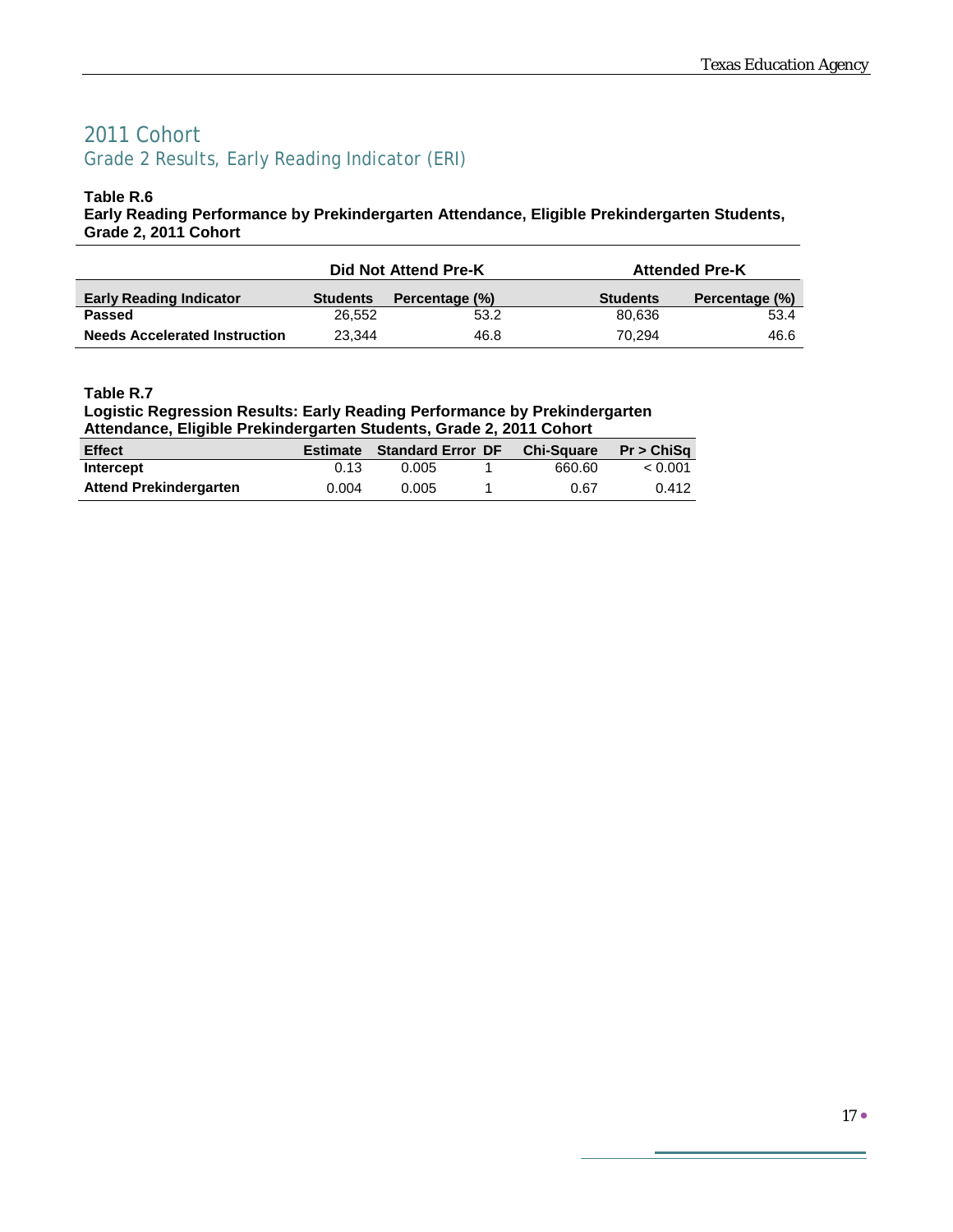# 2011 Cohort Grade 3 STAAR Results, Overall

#### **Table R.8**

**STAAR Mathematics and Reading Performance by Prekindergarten Attendance, Eligible Prekindergarten Students, Grade 3, 2011 Cohort**

|                  | Did Not Attend Pre-K |              |                | <b>Attended Pre-K</b> |              |                |  |
|------------------|----------------------|--------------|----------------|-----------------------|--------------|----------------|--|
|                  |                      | Mean Scale   | <b>Percent</b> |                       | Mean Scale   | <b>Percent</b> |  |
| <b>TAKS Test</b> | <b>Students</b>      | <b>Score</b> | <b>Passing</b> | <b>Students</b>       | <b>Score</b> | <b>Passing</b> |  |
| <b>Math</b>      | 50.878               | 1421         | 71.3           | 155,648               | 1426         | 72.9           |  |
| Reading          | 50,837               | 1403         | 71.8           | 155.545               | 1403         | 72.3           |  |

#### **Table R.9**

#### **MLM Results: STAAR Performance by Prekindergarten Attendance, Eligible Prekindergarten Students, Grade 3, 2011 Cohort**

| <b>Mathematics</b>  |                 |                       |      |         |         |  |  |  |  |
|---------------------|-----------------|-----------------------|------|---------|---------|--|--|--|--|
| <b>Effect</b>       | <b>Estimate</b> | <b>Standard Error</b> | DF   | t-value | Pr >  t |  |  |  |  |
| <b>Intercept</b>    | 1424.1          | 0.93                  | 4377 | 1534.30 | < 0.001 |  |  |  |  |
| <b>Attend Pre-K</b> | 5.6             | 0.65                  | 4225 | 8.60    | < 0.001 |  |  |  |  |

| Reading             |                 |                       |      |         |         |  |  |  |  |
|---------------------|-----------------|-----------------------|------|---------|---------|--|--|--|--|
| <b>Effect</b>       | <b>Estimate</b> | <b>Standard Error</b> | DF   | t-value | Pr >  t |  |  |  |  |
| Intercept           | 1407.1          | 0.84                  | 4377 | 1669.02 | < 0.001 |  |  |  |  |
| <b>Attend Pre-K</b> | 1.4             | 0.66                  | 4226 | 2.20    | 0.028   |  |  |  |  |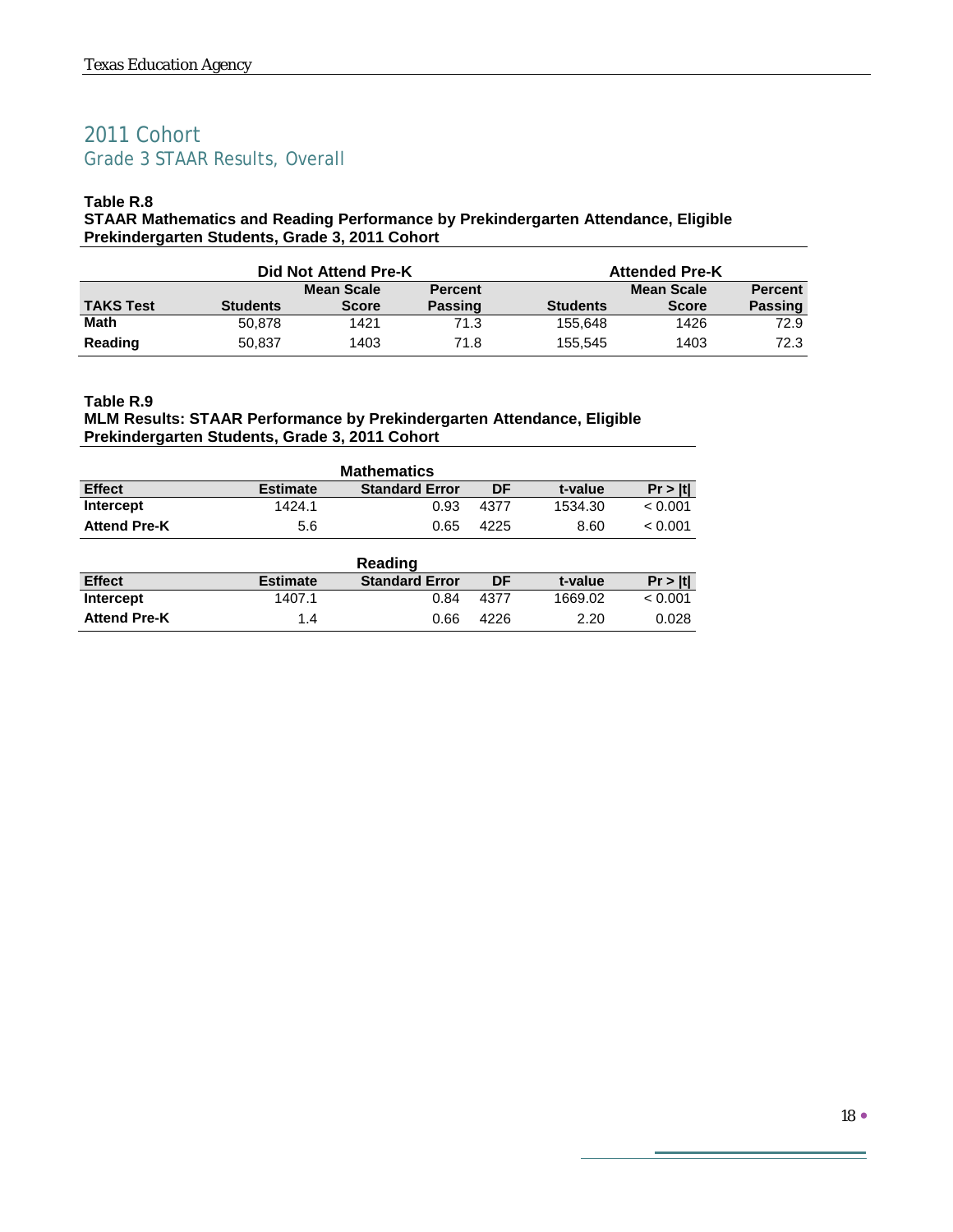# 2011 Cohort Grade 3 STAAR Results, Low/High Performing Schools

#### **Table R.10**

**STAAR Mathematics and Reading Performance by Prekindergarten Attendance and Campus Performance , Eligible Prekindergarten Students, Grade 3, 2011 Cohort**

|                                | Did Not Attend Pre-K |                   |                |                 | <b>Attended Pre-K</b> |                |  |  |
|--------------------------------|----------------------|-------------------|----------------|-----------------|-----------------------|----------------|--|--|
|                                |                      | <b>Mean Scale</b> | <b>Percent</b> |                 | <b>Mean Scale</b>     | <b>Percent</b> |  |  |
| <b>TAKS Test</b>               | <b>Students</b>      | <b>Score</b>      | <b>Passing</b> | <b>Students</b> | <b>Score</b>          | <b>Passing</b> |  |  |
| <b>Math High Performing</b>    | 44.176               | 1429              | 73.9           | 134.170         | 1434                  | 75.2           |  |  |
| <b>Math Low Performing</b>     | 6.690                | 1365              | 53.6           | 21.455          | 1379                  | 58.3           |  |  |
| <b>Reading High Performing</b> | 44.139               | 1411              | 74.4           | 134.083         | 1411                  | 74.6           |  |  |
| <b>Reading Low Performing</b>  | 6.687                | 1349              | 54.9           | 21.440          | 1358                  | 57.7           |  |  |

#### **Table R.11**

#### **MLM Results: STAAR Performance by Prekindergarten Attendance and Campus Performance, Eligible Prekindergarten Students, Grade 3, 2011 Cohort**

| <b>Mathematics</b>                            |                 |                       |      |          |         |  |  |  |  |
|-----------------------------------------------|-----------------|-----------------------|------|----------|---------|--|--|--|--|
| <b>Effect</b>                                 | <b>Estimate</b> | <b>Standard Error</b> | DF   | t-value  | Pr >  t |  |  |  |  |
| Intercept                                     | 1432.0          | 0.9                   | 4376 | 1540.90  | < 0.001 |  |  |  |  |
| <b>Attend Prekindergarten</b>                 | 4.4             | 0.7                   | 4224 | 6.34     | < 0.001 |  |  |  |  |
| <b>Attend Low Performing School</b>           | $-69.7$         | 2.7                   | 4376 | $-25.69$ | < 0.001 |  |  |  |  |
| <b>Attend Pre-K and Low Performing School</b> | 9.3             | 1.9                   | 4224 | 4.80     | < 0.001 |  |  |  |  |

| Reading                                |                 |                       |      |          |         |  |  |  |  |
|----------------------------------------|-----------------|-----------------------|------|----------|---------|--|--|--|--|
| <b>Effect</b>                          | <b>Estimate</b> | <b>Standard Error</b> | DF   | t-value  | Pr >  t |  |  |  |  |
| Intercept                              | 1414.3          | 0.8                   | 4376 | 1688.11  | < 0.001 |  |  |  |  |
| <b>Attend Prekindergarten</b>          | 0.6             | 0.7                   | 4225 | 0.86     | 0.391   |  |  |  |  |
| <b>Attend Low Performing School</b>    | $-64.7$         | 2.4                   | 4376 | $-26.73$ | < 0.001 |  |  |  |  |
| Attend Pre-K and Low Performing School | 6.5             | 1.9                   | 4225 | 3.37     | < 0.001 |  |  |  |  |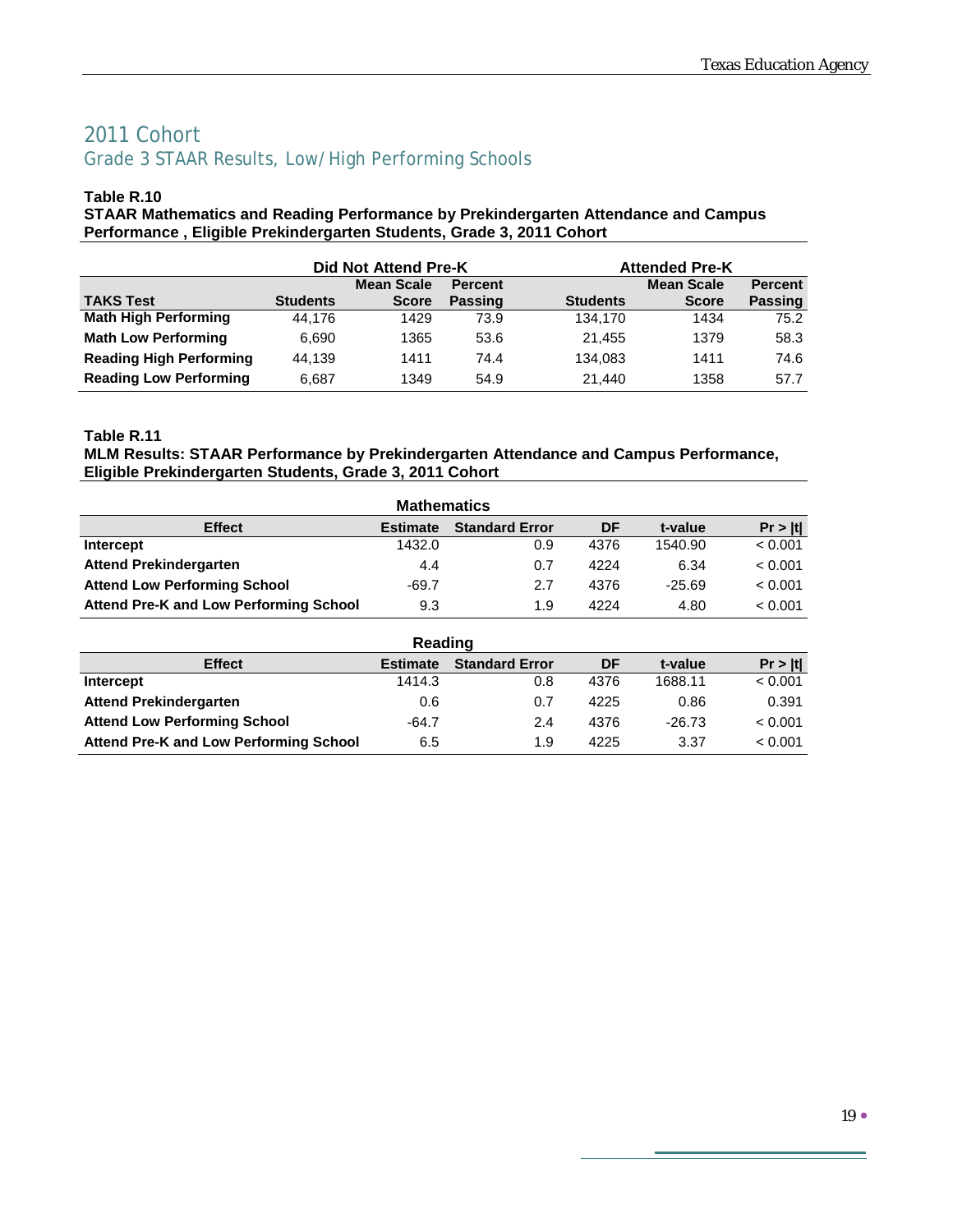# 2011 Cohort Grade 3 STAAR Results, Campuses within Urban Districts

#### **Table R.12**

**STAAR Mathematics and Reading Performance by Pre-K Attendance within Campuses in Urban Districts, Eligible Prekindergarten Students, Grade 3, 2011 Cohort**

|                  |                 | Did Not Attend Pre-K |                |                 | <b>Attended Pre-K</b> |                |
|------------------|-----------------|----------------------|----------------|-----------------|-----------------------|----------------|
|                  |                 | <b>Mean Scale</b>    | <b>Percent</b> |                 | <b>Mean Scale</b>     | <b>Percent</b> |
| <b>TAKS Test</b> | <b>Students</b> | <b>Score</b>         | <b>Passing</b> | <b>Students</b> | <b>Score</b>          | <b>Passing</b> |
| <b>Math</b>      | 9.432           | 1413                 | 68.2           | 27.791          | 1424                  | 71.6           |
| Reading          | 9.423           | 1392                 | 68.9           | 27.782          | 1397                  | 70.5           |

#### **Table R.13**

#### **MLM Results: STAAR Performance by Pre-K Attendance within Campuses in Urban Districts, Eligible Prekindergarten Students, Grade 3, 2011 Cohort**

| <b>Mathematics</b>                   |                 |                       |      |         |         |  |  |  |  |
|--------------------------------------|-----------------|-----------------------|------|---------|---------|--|--|--|--|
| <b>Effect</b>                        | <b>Estimate</b> | <b>Standard Error</b> | DF   | t-value | Pr >  t |  |  |  |  |
| Intercept                            | 1427.2          | 1.0                   | 4376 | 1377.96 | < 0.001 |  |  |  |  |
| <b>Attend Pre-K</b>                  | 4.2             | 0.7                   | 4224 | 5.72    | < 0.001 |  |  |  |  |
| <b>Attend Urban School</b>           | $-15.2$         | 2.3                   | 4376 | $-6.57$ | < 0.001 |  |  |  |  |
| <b>Attend Pre-K and Urban School</b> | 6.5             | 1.6                   | 4224 | 4.11    | < 0.001 |  |  |  |  |

| Reading                       |                 |                       |      |         |         |  |  |  |  |
|-------------------------------|-----------------|-----------------------|------|---------|---------|--|--|--|--|
| <b>Effect</b>                 | <b>Estimate</b> | <b>Standard Error</b> | DF   | t-value | Pr >  t |  |  |  |  |
| Intercept                     | 1410.5          | 0.9                   | 4376 | 1502.01 | < 0.001 |  |  |  |  |
| <b>Attend Pre-K</b>           | 0.6             | 0.7                   | 4225 | 0.75    | 0.454   |  |  |  |  |
| <b>Attend Urban School</b>    | $-16.8$         | 2.1                   | 4376 | $-8.07$ | < 0.001 |  |  |  |  |
| Attend Pre-K and Urban School | 4.1             | 1.6                   | 4225 | 2.58    | 0.010   |  |  |  |  |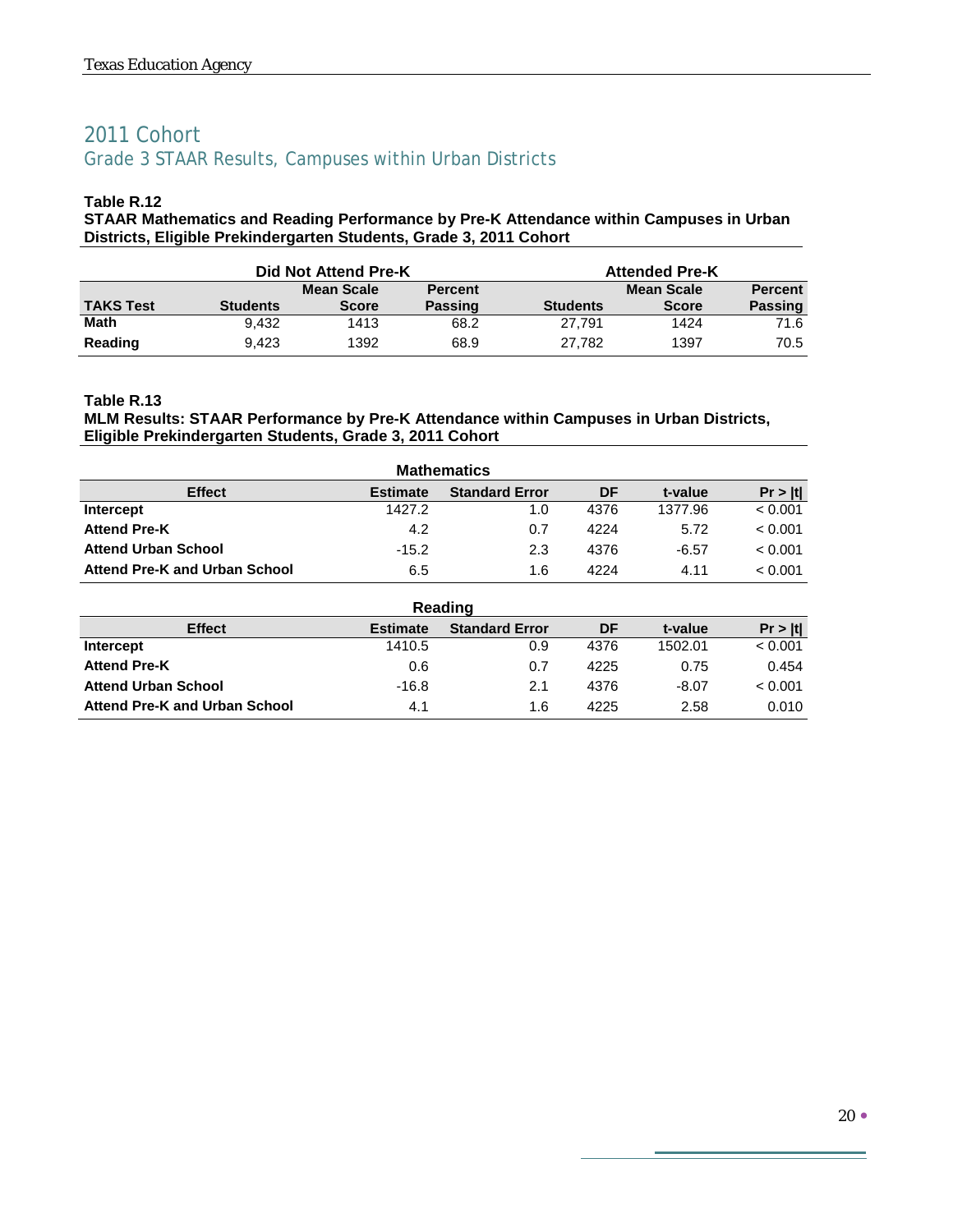### 2011 Cohort Grade 3 STAAR Results, Performance/Campuses within Urban Districts

#### **Table R.14**

**STAAR Mathematics and Reading Performance by Prekindergarten Attendance and Campus Performance within Campuses in Urban Districts, Eligible Prekindergarten Students, Grade 3, Short Cohort**

|                                | Did Not Attend Pre-K |              |                |                 | <b>Attended Pre-K</b> |                |  |  |
|--------------------------------|----------------------|--------------|----------------|-----------------|-----------------------|----------------|--|--|
|                                |                      | Mean Scale   | <b>Percent</b> |                 | <b>Mean Scale</b>     | <b>Percent</b> |  |  |
| <b>STAAR Test</b>              | <b>Students</b>      | <b>Score</b> | <b>Passing</b> | <b>Students</b> | <b>Score</b>          | <b>Passing</b> |  |  |
| <b>Math High Performing</b>    | 7.492                | 1425         | 72.2           | 21.816          | 1434                  | 75.0           |  |  |
| <b>Math Low Performing</b>     | 1.938                | 1366         | 52.5           | 5.971           | 1387                  | 59.5           |  |  |
| <b>Reading High Performing</b> | 7.485                | 1404         | 73.0           | 21,805          | 1407                  | 73.8           |  |  |
| <b>Reading Low Performing</b>  | 1.936                | 1344         | 52.9           | 5.973           | 1359                  | 58.6           |  |  |

#### **Table R.15**

**MLM Results: STAAR Performance by Pre-K Attendance and Campus Performance within Campuses in Urban Districts, Eligible Prekindergarten Students, Grade 3, Short Cohort**

|                                        | <b>Mathematics</b> |                       |          |          |         |
|----------------------------------------|--------------------|-----------------------|----------|----------|---------|
| <b>Effect</b>                          | <b>Estimate</b>    | <b>Standard Error</b> | DF       | t-value  | Pr >  t |
| Intercept                              | 1418.9             | 1.7                   | 2913     | 848.24   | < 0.001 |
| <b>Attend Prekindergarten</b>          | 8.8                | $1.5^{\circ}$         | 1741     | 5.79     | < 0.001 |
| <b>Attend Low Performing School</b>    | $-58.1$            | 4.1                   | 2913     | $-14.28$ | < 0.001 |
| Attend Pre-K and Low Performing School | 10.8               |                       | 3.5 1741 | 3.10     | 0.002   |

|                                               | Reading         |                       |          |          |         |
|-----------------------------------------------|-----------------|-----------------------|----------|----------|---------|
| <b>Effect</b>                                 | <b>Estimate</b> | <b>Standard Error</b> | DF       | t-value  | Pr >  t |
| Intercept                                     | 1401.7          | 1.7                   | 2913     | 863.73   | < 0.001 |
| <b>Attend Prekindergarten</b>                 | 3.8             | 1.6                   | 1740     | 2.39     | 0.017   |
| <b>Attend Low Performing School</b>           | $-56.8$         |                       | 3.9 2913 | $-14.59$ | < 0.001 |
| <b>Attend Pre-K and Low Performing School</b> | 9.1             | 3.6                   | 1740     | 2.51     | 0.012   |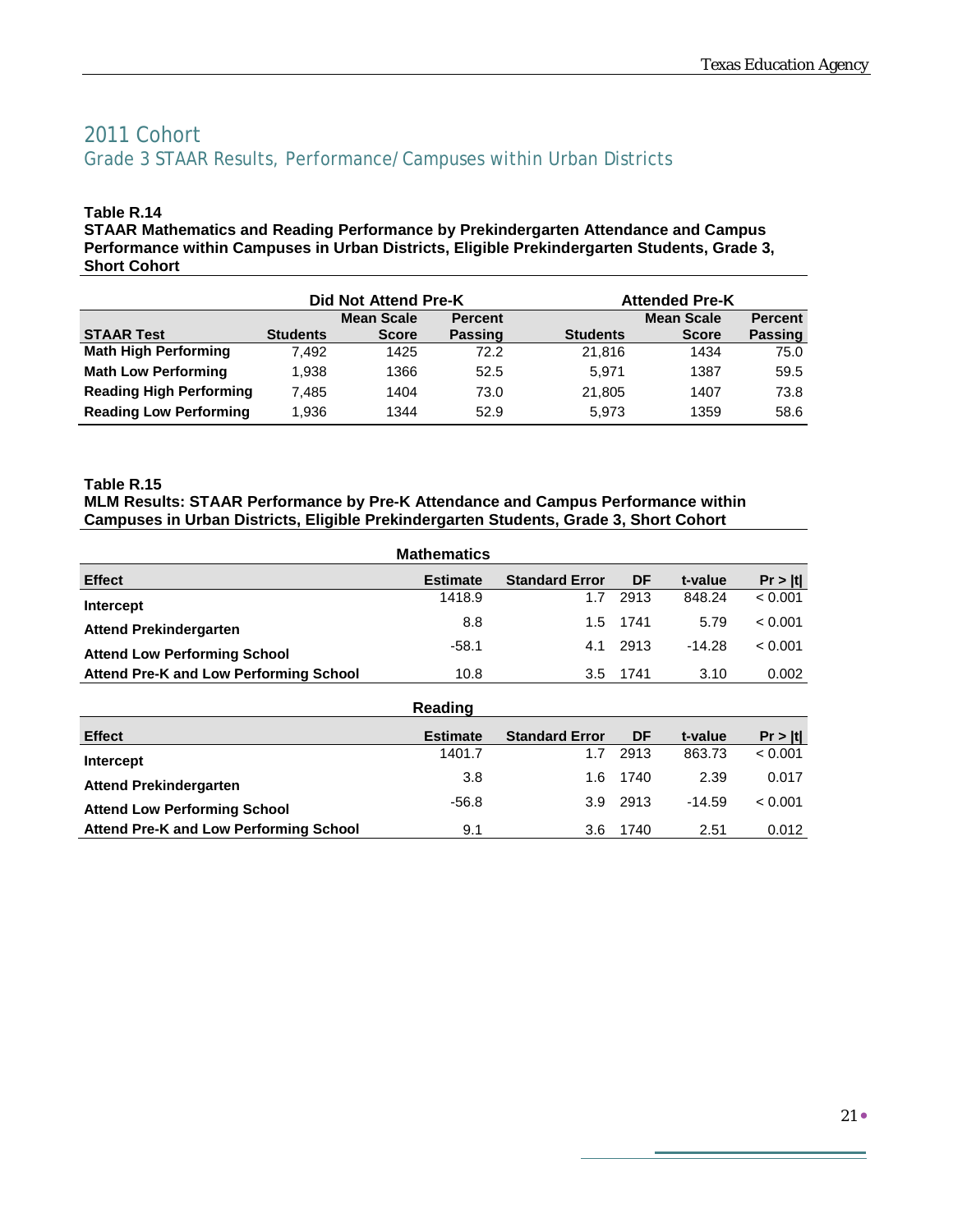# 2000 Cohort Grade 3 TAKS Results, Overall

#### **Table R.16**

**TAKS Mathematics and Reading Performance by Pre-K Attendance, Eligible Prekindergarten Students, Grade 3, 2000 Cohort**

|             |                 | Did Not Attend Pre-K |                |                 | <b>Attended Pre-K</b> |                |
|-------------|-----------------|----------------------|----------------|-----------------|-----------------------|----------------|
| <b>TAKS</b> |                 | <b>Mean Scale</b>    | <b>Percent</b> |                 | Mean Scale            | <b>Percent</b> |
| <b>Test</b> | <b>Students</b> | <b>Score</b>         | <b>Passing</b> | <b>Students</b> | <b>Score</b>          | <b>Passing</b> |
| <b>Math</b> | 43.465          | 2207.2               | 86.6           | 84.362          | 2215.1                | 87.5           |
| Reading     | 43.513          | 2244.2               | 87.8           | 84.362          | 2251.0                | 88.6           |

#### **Table R.17 MLM Results: TAKS Performance by Pre-K Attendance, Eligible Prekindergarten Students, Grade 3, 2000 Cohort**

| <b>Mathematics</b>  |                 |                       |      |         |         |  |  |
|---------------------|-----------------|-----------------------|------|---------|---------|--|--|
| <b>Effect</b>       | <b>Estimate</b> | <b>Standard Error</b> | DF   | t-value | Pr >  t |  |  |
| Intercept           | 2213.3          | 1.2                   | 3738 | 1777 7  | < 0.001 |  |  |
| <b>Attend Pre-K</b> | 6.5             | 1.0                   | 3536 | 6.5     | < 0.001 |  |  |

|                     |                 | Reading               |      |         |         |
|---------------------|-----------------|-----------------------|------|---------|---------|
| <b>Effect</b>       | <b>Estimate</b> | <b>Standard Error</b> | DF   | t-value | Pr >  t |
| Intercept           | 2250.4          |                       | 3742 | 1962.6  | < 0.001 |
| <b>Attend Pre-K</b> | 5.7             | 11                    | 3554 | 5.4     | < 0.001 |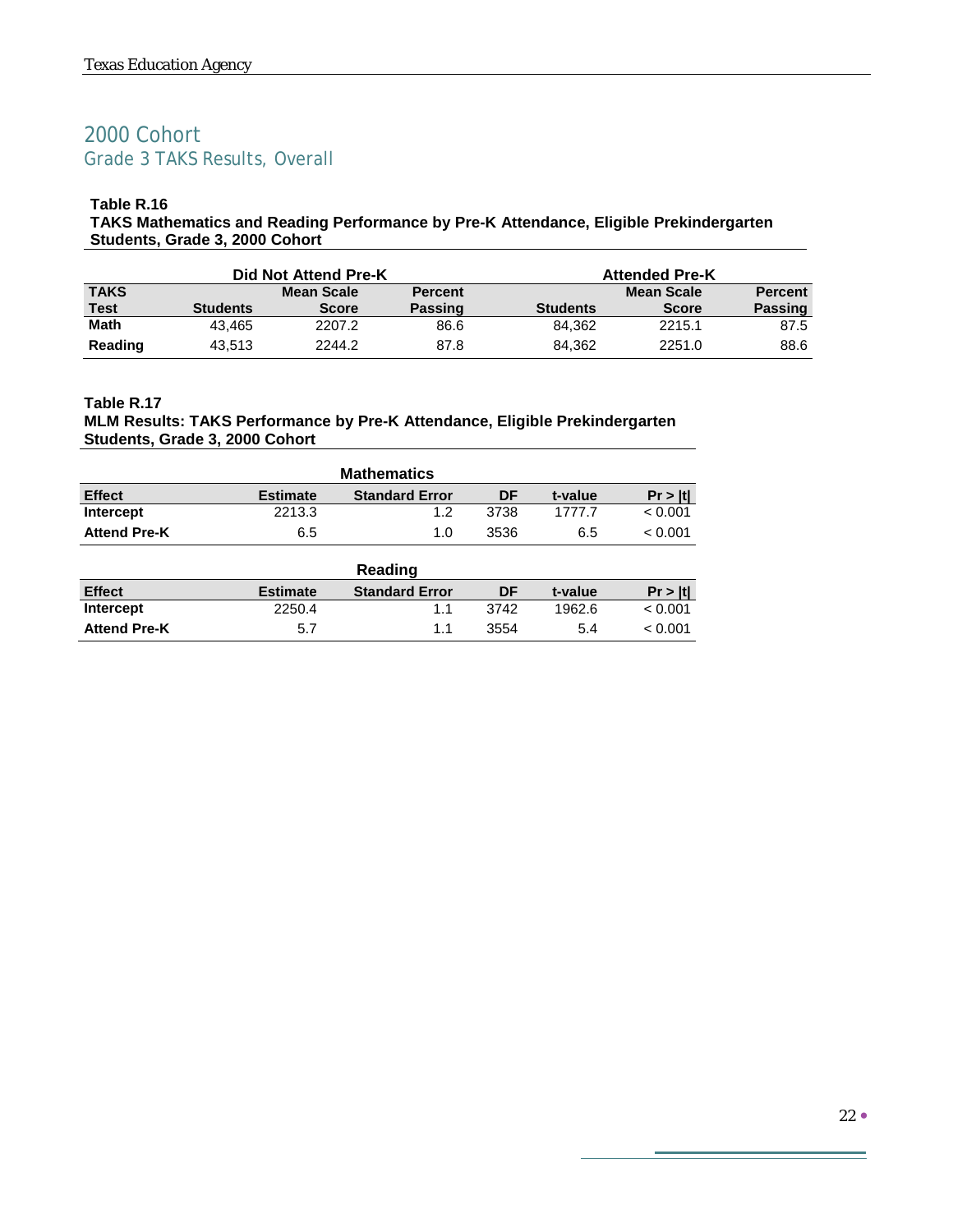### 2000 Cohort Grade 7 TAKS Results, Overall

#### **Table R.18**

**TAKS Mathematics and Reading Performance by Pre-K Attendance, Eligible Prekindergarten Students, Grade 7, 2000 Cohort**

|                  |                 | Did Not Attend Pre-K |                |                 | <b>Attended Pre-K</b> |                |
|------------------|-----------------|----------------------|----------------|-----------------|-----------------------|----------------|
|                  |                 | Mean Scale           | <b>Percent</b> |                 | Mean Scale            | <b>Percent</b> |
| <b>TAKS Test</b> | <b>Students</b> | <b>Score</b>         | <b>Passing</b> | <b>Students</b> | <b>Score</b>          | <b>Passing</b> |
| <b>Math</b>      | 38.732          | 2198.7               | 74.7           | 76.726          | 2206.5                | 76.6           |
| Reading          | 38.730          | 2241.9               | 84.5           | 76.704          | 2246.3                | 85.6           |

#### **Table R.19 MLM Results: TAKS Performance by Pre-K Attendance, Eligible Prekindergarten Students, Grade 7, 2000 Cohort**

| <b>Mathematics</b>  |                 |                       |      |         |         |  |  |
|---------------------|-----------------|-----------------------|------|---------|---------|--|--|
| <b>Effect</b>       | <b>Estimate</b> | <b>Standard Error</b> | DF   | t-value | Pr >  t |  |  |
| Intercept           | 2202.2          | 1.6                   | 1879 | 1355.9  | < 0.001 |  |  |
| <b>Attend Pre-K</b> | 5.7             |                       | 1701 | 5.5     | < 0.001 |  |  |

|                     |                 | Reading               |      |         |         |
|---------------------|-----------------|-----------------------|------|---------|---------|
| <b>Effect</b>       | <b>Estimate</b> | <b>Standard Error</b> | DF   | t-value | Pr >  t |
| Intercept           | 2247.8          | 1.4                   | 1881 | 1620.0  | < 0.001 |
| <b>Attend Pre-K</b> | 3.5             | 1.0                   | 1702 | 3.3     | < 0.001 |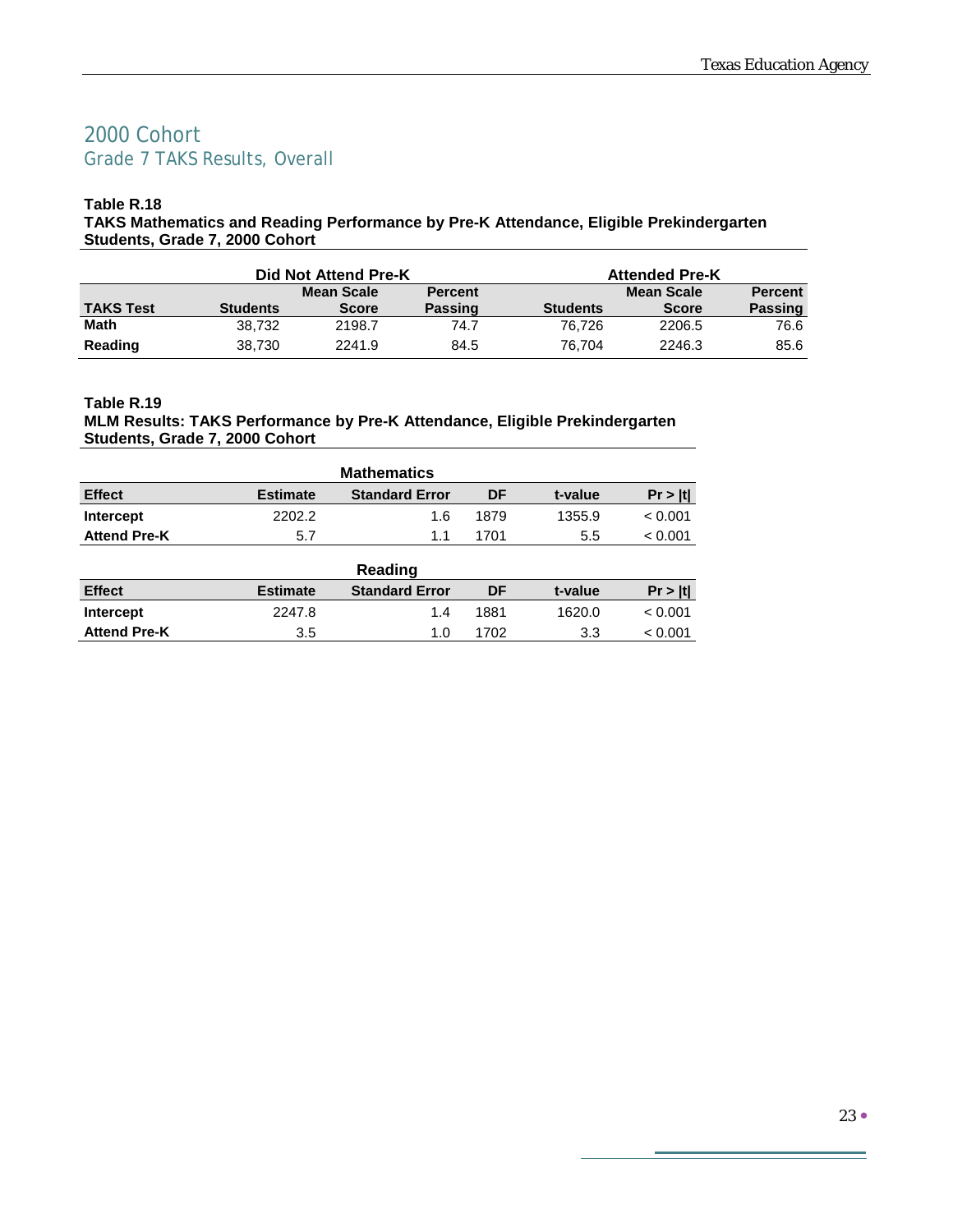# 2000 Cohort Grade 3 TAKS Results, Low/High Performing Schools

#### **Table R.20**

**TAKS Mathematics and Reading Performance by Pre-K Attendance and Campus Performance, Eligible Prekindergarten Students, Grade 3, 2000 Cohort**

|                                | Did Not Attend Pre-K |                   |                | <b>Attended Pre-K</b> |                   |         |
|--------------------------------|----------------------|-------------------|----------------|-----------------------|-------------------|---------|
|                                |                      | <b>Mean Scale</b> | <b>Percent</b> |                       | <b>Mean Scale</b> | Percent |
| <b>TAKS Test</b>               | <b>Students</b>      | <b>Score</b>      | <b>Passing</b> | <b>Students</b>       | <b>Score</b>      | Passing |
| <b>Math High Performing</b>    | 36.459               | 2218.3            | 88.7           | 71.402                | 2225.2            | 89.4    |
| <b>Math Low Performing</b>     | 6,860                | 2146.0            | 75.3           | 12.678                | 2155.8            | 76.9    |
| <b>Reading High Performing</b> | 36.500               | 2252.9            | 89.4           | 71.373                | 2259.1            | 89.9    |
| <b>Reading Low Performing</b>  | 6,861                | 2196.3            | 79.3           | 12.708                | 2204.0            | 81.2    |

#### **Table R.21**

#### **MLM Results: TAKS Performance by Pre-K Attendance and Campus Performance, Eligible Prekindergarten Students, Grade 3, 2000 Cohort**

|                                         | <b>Mathematics</b> |                                |      |         |         |
|-----------------------------------------|--------------------|--------------------------------|------|---------|---------|
| <b>Effect</b>                           |                    | <b>Estimate Standard Error</b> | DF   | t-value | Pr >  t |
| Intercept                               | 2141.3             | 3.0                            | 3712 | 704.4   | < 0.001 |
| <b>Attend Pre-K</b>                     | 10.9               | 2.5                            | 3537 | 4.4     | < 0.001 |
| <b>Attend High Performing School</b>    | 82.3               | 3.3                            | 3712 | 25.1    | < 0.001 |
| Attend Pre-K and High Performing School | $-5.0$             | 2.7                            | 3537 | $-1.85$ | 0.064   |

| <b>Reading</b>                          |        |                                |      |         |                   |  |  |  |
|-----------------------------------------|--------|--------------------------------|------|---------|-------------------|--|--|--|
| <b>Effect</b>                           |        | <b>Estimate Standard Error</b> | DF   | t-value | Pr >  t           |  |  |  |
| Intercept                               | 2196.5 | 2.8                            | 3713 |         | $784.9 \le 0.001$ |  |  |  |
| <b>Attend Pre-K</b>                     | 7.1    | 2.5                            | 3533 | 2.8     | 0.005             |  |  |  |
| <b>Attend High Performing School</b>    | 61.5   | 3.0                            | 3713 | 20.3    | < 0.001           |  |  |  |
| Attend Pre-K and High Performing School | $-1.5$ | 2.8                            | 3533 | $-0.6$  | 0.584             |  |  |  |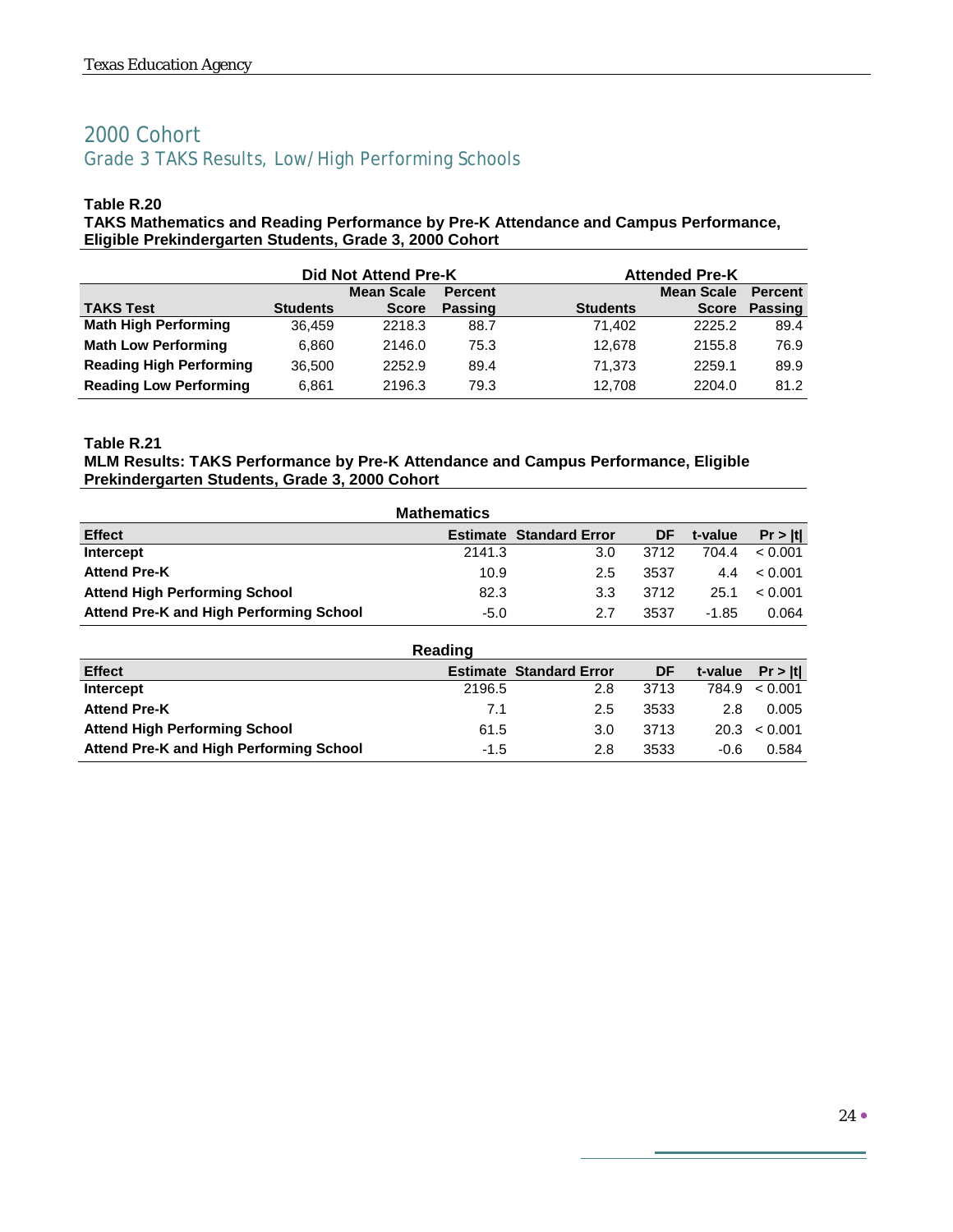### 2000 Cohort Grade 7 TAKS Results, Low/High Performing Schools

#### **Table R.22**

**TAKS Mathematics and Reading Performance by Pre-K Attendance and Campus Performance, Eligible Prekindergarten Students, Grade 7, 2000 Cohort**

|                                | Did Not Attend Pre-K |                   |                |                 | <b>Attended Pre-K</b> |                |  |  |  |
|--------------------------------|----------------------|-------------------|----------------|-----------------|-----------------------|----------------|--|--|--|
|                                |                      | <b>Mean Scale</b> | <b>Percent</b> |                 | <b>Mean Scale</b>     | <b>Percent</b> |  |  |  |
| <b>TAKS Test</b>               | <b>Students</b>      | <b>Score</b>      | <b>Passing</b> | <b>Students</b> | <b>Score</b>          | <b>Passing</b> |  |  |  |
| <b>Math High Performing</b>    | 28.382               | 2215.6            | 78.7           | 59.075          | 2222.2                | 80.2           |  |  |  |
| <b>Math Low Performing</b>     | 10.316               | 2151.6            | 63.9           | 17.577          | 2153.5                | 64.4           |  |  |  |
| <b>Reading High Performing</b> | 28.379               | 2255.6            | 86.8           | 59.056          | 2257.9                | 87.6           |  |  |  |
| <b>Reading Low Performing</b>  | 10.316               | 2204.0            | 78.4           | 17.573          | 2207.1                | 79.0           |  |  |  |

#### **Table R.23**

#### **MLM Results: TAKS Performance by Pre-K Attendance and Campus Performance, Eligible Prekindergarten Students, Grade 7, 2000 Cohort**

| <b>Mathematics</b>                      |                 |                       |          |         |         |  |  |  |  |
|-----------------------------------------|-----------------|-----------------------|----------|---------|---------|--|--|--|--|
| <b>Effect</b>                           | <b>Estimate</b> | <b>Standard Error</b> | DF       | t-value | Pr >  t |  |  |  |  |
| Intercept                               | 2141.9          |                       | 3.1 1845 | 702.3   | < 0.001 |  |  |  |  |
| <b>Attend Pre-K</b>                     | 4.6             |                       | 2.0 1694 | 2.3     | 0.024   |  |  |  |  |
| <b>Attend High Performing School</b>    | 76.8            |                       | 3.5 1845 | 22.3    | < 0.001 |  |  |  |  |
| Attend Pre-K and High Performing School | 1.3             |                       | 2.3 1694 | 0.5     | 0.592   |  |  |  |  |
| <b>Dooding</b>                          |                 |                       |          |         |         |  |  |  |  |

| Reading                                 |                 |                       |          |         |         |  |  |  |
|-----------------------------------------|-----------------|-----------------------|----------|---------|---------|--|--|--|
| <b>Effect</b>                           | <b>Estimate</b> | <b>Standard Error</b> | DF       | t-value | Pr >  t |  |  |  |
| Intercept                               | 2200.8          |                       | 2.5 1846 | 872.0   | < 0.001 |  |  |  |
| <b>Attend Pre-K</b>                     | 5.9             | 2.1.                  | 1695     | 2.9     | 0.004   |  |  |  |
| <b>Attend High Performing School</b>    | 58.7            |                       | 2.9 1846 | 20.4    | < 0.001 |  |  |  |
| Attend Pre-K and High Performing School | $-3.2$          |                       | 2.4 1695 | $-14$   | 0.178   |  |  |  |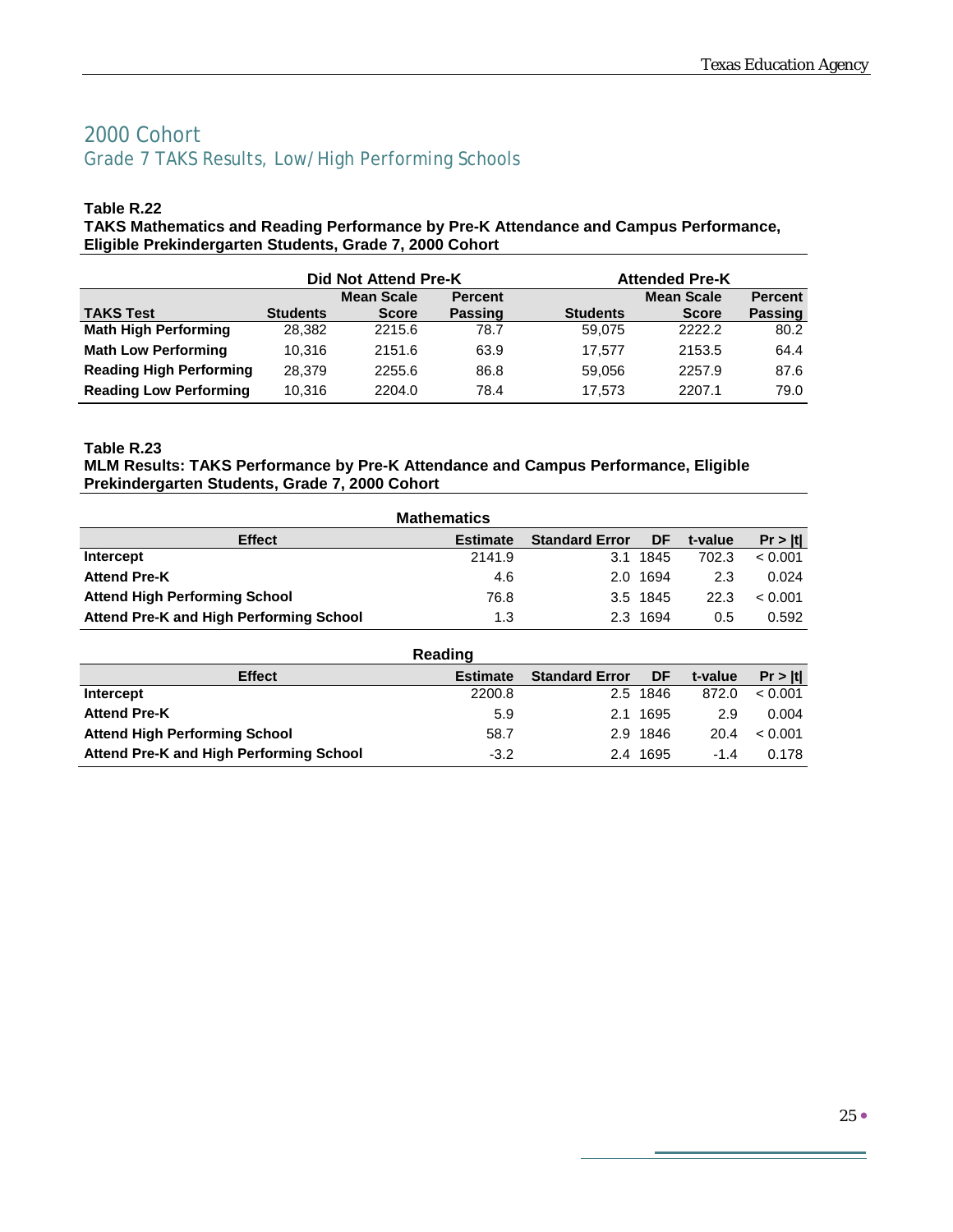# 2000 Cohort Grade 3 TAKS Results, Campuses within Urban Districts

#### **Table R.24**

#### **TAKS Performance by Pre-K Attendance within Campuses in Urban Districts, Eligible Prekindergarten Students, Grade 3, 2000 Cohort**

|                  |                 | Did Not Attend Pre-K |                |                 | <b>Attended Pre-K</b> |                |
|------------------|-----------------|----------------------|----------------|-----------------|-----------------------|----------------|
|                  |                 | Mean Scale           | <b>Percent</b> |                 | Mean Scale            | <b>Percent</b> |
| <b>TAKS Test</b> | <b>Students</b> | <b>Score</b>         | <b>Passing</b> | <b>Students</b> | <b>Score</b>          | <b>Passing</b> |
| <b>Math</b>      | 12.770          | 2200.9               | 85.4           | 20,908          | 2208.9                | 85.9           |
| Reading          | 12.770          | 2238.0               | 86.2           | 20.926          | 2246.5                | 87.1           |

#### **Table R.25**

#### **MLM Results: TAKS Performance by Pre-K Attendance within Campuses in Urban Districts, Eligible Prekindergarten Students, Grade 3, 2000 Cohort**

|                                      | <b>Mathematics</b> |                       |       |         |         |
|--------------------------------------|--------------------|-----------------------|-------|---------|---------|
| <b>Effect</b>                        | <b>Estimate</b>    | <b>Standard Error</b> | DF    | t-value | Pr >  t |
| Intercept                            | 2216.1             | 14                    | -3737 | 1557.6  | < 0.001 |
| <b>Attend Pre-K</b>                  | 5.5                | 1.2                   | 3555  | 4.7     | < 0.001 |
| <b>Attend Urban School</b>           | $-11.8$            | 2.9                   | -3737 | $-4.1$  | < 0.001 |
| <b>Attend Pre-K and Urban School</b> | 4.0                | 22                    | 3555  | 1.8     | 0.072   |

|                                      | Reading         |                       |          |         |         |
|--------------------------------------|-----------------|-----------------------|----------|---------|---------|
| <b>Effect</b>                        | <b>Estimate</b> | <b>Standard Error</b> | DF       | t-value | Pr >  t |
| Intercept                            | 2252.5          | 1.3                   | 3741     | 1730.6  | < 0.001 |
| <b>Attend Pre-K</b>                  | 5.4             | 1.2                   | 3553     | 4.5     | < 0.001 |
| <b>Attend Urban School</b>           | $-9.2$          |                       | 2.6 3741 | $-3.6$  | < 0.001 |
| <b>Attend Pre-K and Urban School</b> | 1.3             | 22                    | 3553     | 0.6     | 0.558   |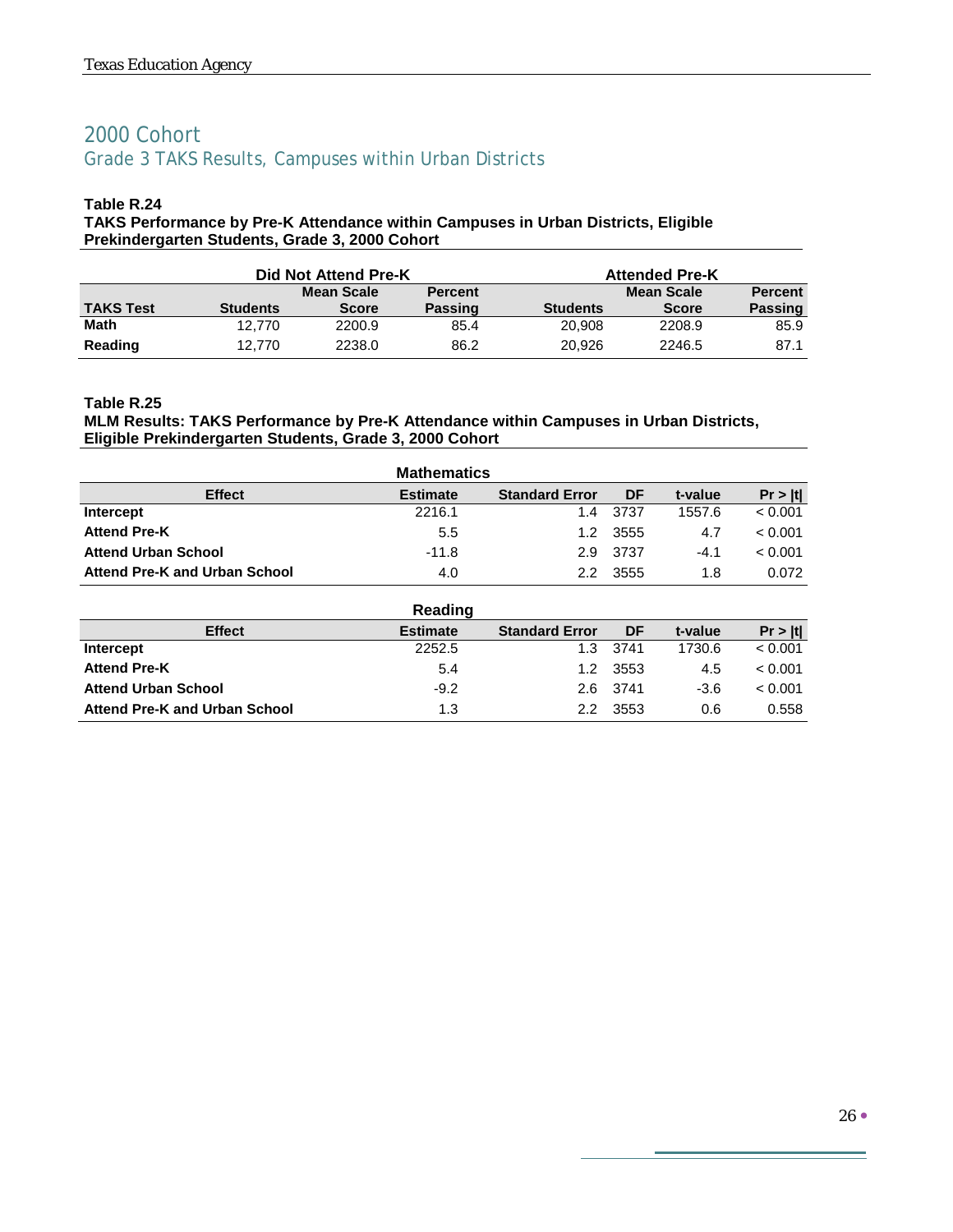### 2000 Cohort Grade 7 TAKS Results, Campuses within Urban Districts

#### **Table R.26**

**TAKS Mathematics and Reading Performance by Pre-K Attendance within Campuses in Urban Districts, Eligible Prekindergarten Students, Grade 7, 2000 Cohort**

|                  | Did Not Attend Pre-K |              |                |                 | <b>Attended Pre-K</b> |                |  |  |
|------------------|----------------------|--------------|----------------|-----------------|-----------------------|----------------|--|--|
|                  |                      | Mean Scale   | <b>Percent</b> |                 | Mean Scale            | <b>Percent</b> |  |  |
| <b>TAKS Test</b> | <b>Students</b>      | <b>Score</b> | <b>Passing</b> | <b>Students</b> | <b>Score</b>          | <b>Passing</b> |  |  |
| Math             | 9.432                | 2189.6       | 71.8           | 15.266          | 2195.4                | 73.4           |  |  |
| Reading          | 9.433                | 2235.9       | 83.8           | 15.256          | 2241.2                | 84.8           |  |  |

#### **Table R.27**

#### **MLM Results: TAKS Performance by Pre-K Attendance within Campuses in Urban Districts, Eligible Prekindergarten Students, Grade 7, 2000 Cohort**

| <b>Mathematics</b>                   |                 |                       |      |         |         |  |  |  |
|--------------------------------------|-----------------|-----------------------|------|---------|---------|--|--|--|
| <b>Effect</b>                        | <b>Estimate</b> | <b>Standard Error</b> | DF   | t-value | Pr >  t |  |  |  |
| Intercept                            | 2204.4          | 1.8                   | 1845 | 1246.1  | < 0.001 |  |  |  |
| <b>Attend Pre-K</b>                  | 5.4             | 1.2                   | 1694 | 4.7     | < 0.001 |  |  |  |
| <b>Attend Urban School</b>           | $-11.5$         | 4.5                   | 1845 | $-2.6$  | 0.010   |  |  |  |
| <b>Attend Pre-K and Urban School</b> | 1.3             | 2.4                   | 1694 | 0.6     | 0.578   |  |  |  |

| Reading                              |                 |                       |      |         |         |  |  |  |
|--------------------------------------|-----------------|-----------------------|------|---------|---------|--|--|--|
| <b>Effect</b>                        | <b>Estimate</b> | <b>Standard Error</b> | DF   | t-value | Pr >  t |  |  |  |
| Intercept                            | 2249.4          | 1.5                   | 1846 | 1518.3  | < 0.001 |  |  |  |
| <b>Attend Pre-K</b>                  | 3.1             | 1.2                   | 1695 | 2.6     | 0.009   |  |  |  |
| <b>Attend Urban School</b>           | $-9.0$          | 3.6                   | 1846 | $-3.1$  | 0.002   |  |  |  |
| <b>Attend Pre-K and Urban School</b> | 2.5             | 2.5                   | 1695 | 1.2     | 0.224   |  |  |  |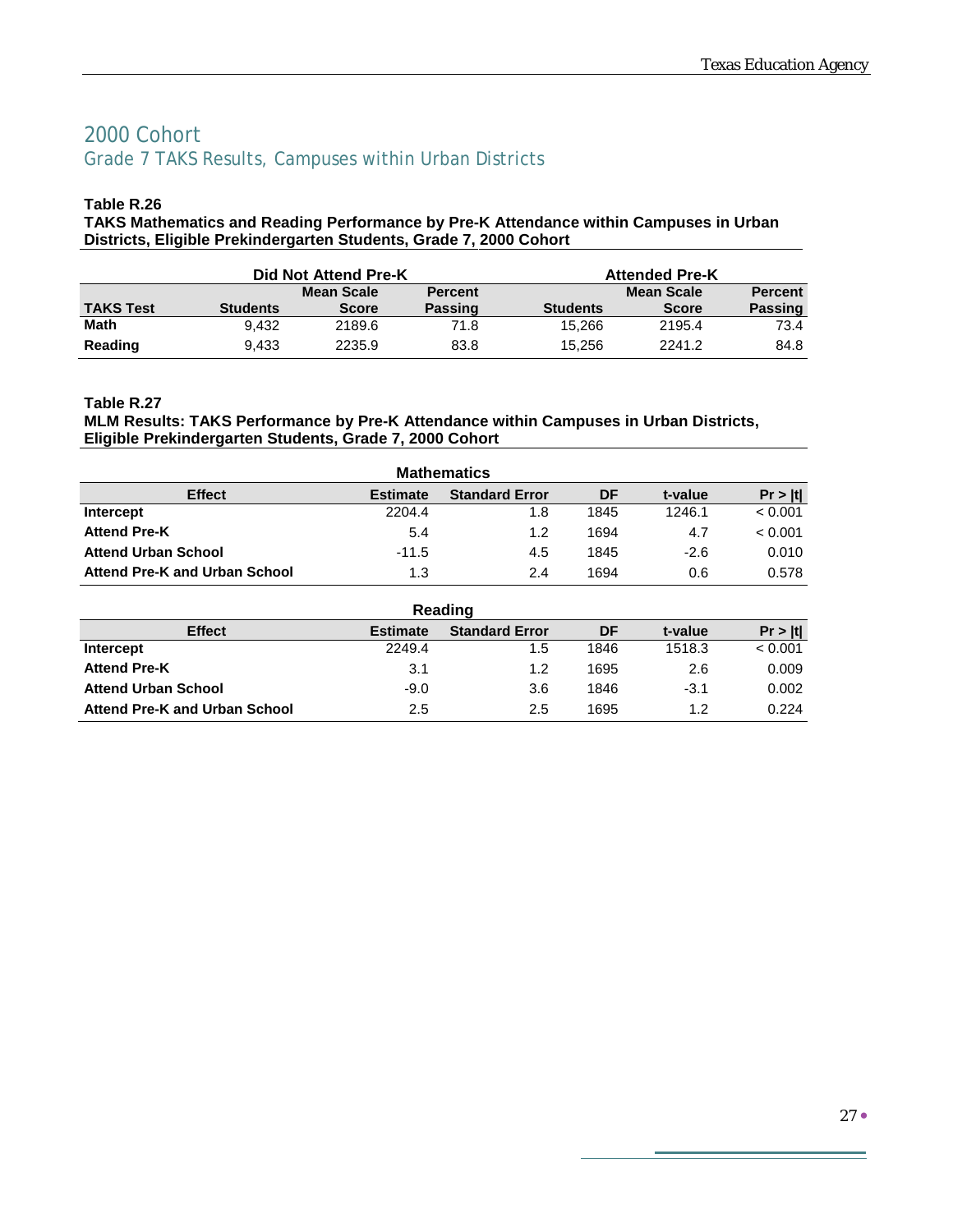### 2000 Cohort Grade 3 TAKS Results, Performance/Campuses within Urban Districts

#### **Table R.28**

**TAKS Mathematics and Reading Performance by Pre-K Attendance and Campus Performance within Campuses in Urban Districts, Eligible Prekindergarten Students, Grade 3, 2000 Cohort**

|                                | Did Not Attend Pre-K |                   |                |                 | <b>Attended Pre-K</b> |                |  |  |
|--------------------------------|----------------------|-------------------|----------------|-----------------|-----------------------|----------------|--|--|
|                                |                      | <b>Mean Scale</b> | <b>Percent</b> |                 | <b>Mean Scale</b>     | <b>Percent</b> |  |  |
| <b>TAKS Test</b>               | <b>Students</b>      | <b>Score</b>      | <b>Passing</b> | <b>Students</b> | <b>Score</b>          | <b>Passing</b> |  |  |
| <b>Math High Performing</b>    | 9.394                | 2217.5            | 88.9           | 14.891          | 2228.4                | 89.2           |  |  |
| <b>Math Low Performing</b>     | 3,332                | 2152.7            | 75.4           | 5.973           | 2159.4                | 77.3           |  |  |
| <b>Reading High Performing</b> | 9.404                | 2251.3            | 88.7           | 14.903          | 2262.1                | 89.4           |  |  |
| <b>Reading Low Performing</b>  | 3.323                | 2199.9            | 78.9           | 5.979           | 2207.3                | 81.6           |  |  |

#### **Table R.29**

#### **MLM Results: TAKS Performance by Pre-K Attendance and Campus Performance within Campuses in Urban Districts, Eligible Prekindergarten Students, Grade 3, 2000 Cohort**

| <b>Mathematics</b>                      |                 |                       |     |         |         |  |  |  |
|-----------------------------------------|-----------------|-----------------------|-----|---------|---------|--|--|--|
| <b>Effect</b>                           | <b>Estimate</b> | <b>Standard Error</b> | DF  | t-value | Pr >  t |  |  |  |
| Intercept                               | 2150.0          | 4.5                   | 772 | 477.4   | < 0.001 |  |  |  |
| <b>Attend Pre-K</b>                     | 9.2             | 3.7                   | 761 | 2.5     | 0.012   |  |  |  |
| <b>Attend High-Performing School</b>    | 71.0            | 5.2                   | 772 | 13.6    | < 0.001 |  |  |  |
| Attend Pre-K and High-Performing School | 0.7             | 4.3                   | 761 | 0.2     | 0.875   |  |  |  |

| Reading                                 |                 |                       |     |         |         |  |  |  |  |
|-----------------------------------------|-----------------|-----------------------|-----|---------|---------|--|--|--|--|
| <b>Effect</b>                           | <b>Estimate</b> | <b>Standard Error</b> | DF  | t-value | Pr >  t |  |  |  |  |
| Intercept                               | 2201.6          | 4.4                   | 772 | 501.6   | < 0.001 |  |  |  |  |
| <b>Attend Pre-K</b>                     | 4.9             | 3.8                   | 761 | 1.3     | 0.200   |  |  |  |  |
| <b>Attend High-Performing School</b>    | 54.8            | 5.1                   | 772 | 10.8    | < 0.001 |  |  |  |  |
| Attend Pre-K and High-Performing School | 3.0             | 4.4                   | 761 | 0.7     | 0.495   |  |  |  |  |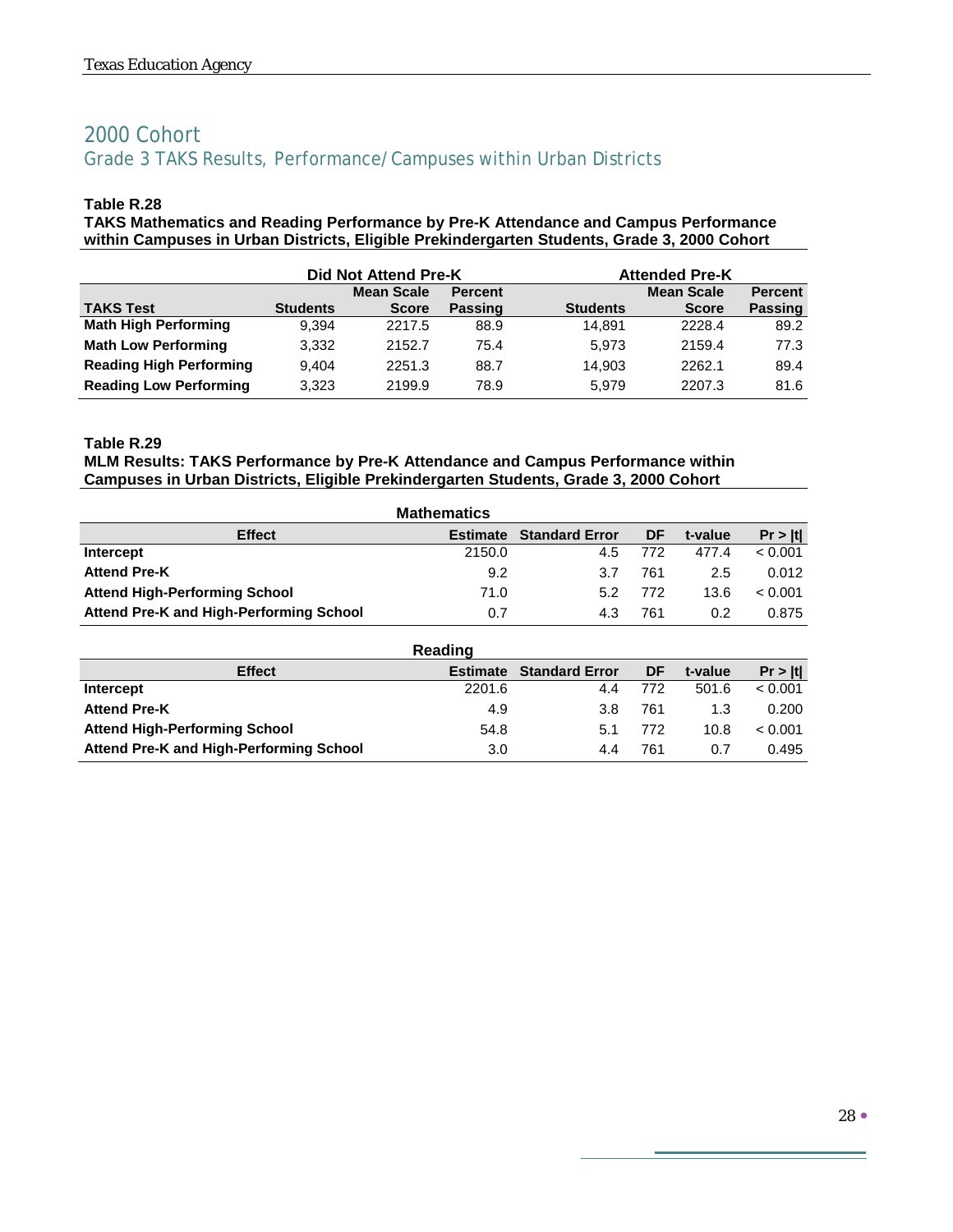### 2000 Cohort Grade 7 TAKS Results, Performance/Campuses within Urban Districts

#### **Table R.30**

**TAKS Mathematics and Reading Performance by Pre-K Attendance and Campus Performance within Campuses in Urban Districts, Eligible Prekindergarten Students, Grade 7, 2000 Cohort**

|                                | Did Not Attend Pre-K |                   |                |                 | <b>Attended Pre-K</b> |                |  |  |
|--------------------------------|----------------------|-------------------|----------------|-----------------|-----------------------|----------------|--|--|
|                                |                      | <b>Mean Scale</b> | <b>Percent</b> |                 | <b>Mean Scale</b>     | <b>Percent</b> |  |  |
| <b>TAKS Test</b>               | <b>Students</b>      | <b>Score</b>      | <b>Passing</b> | <b>Students</b> | <b>Score</b>          | <b>Passing</b> |  |  |
| <b>Math High Performing</b>    | 5,060                | 2220.8            | 78.8           | 8.238           | 2226.1                | 80.1           |  |  |
| <b>Math Low Performing</b>     | 4.349                | 2151.9            | 63.6           | 6.972           | 2157.3                | 65.4           |  |  |
| <b>Reading High Performing</b> | 5.055                | 2260.9            | 87.4           | 8.228           | 2266.0                | 88.7           |  |  |
| <b>Reading Low Performing</b>  | 4.354                | 2205.6            | 79.5           | 6.972           | 2210.6                | 80.1           |  |  |

#### **Table R.31**

#### **MLM Results: TAKS Performance by Pre-K Attendance and Campus Performance within Campuses in Urban Districts, Eligible Prekindergarten Students, Grade 7, 2000 Cohort**

| <b>Mathematics</b>                      |                 |                       |     |                   |         |  |  |  |  |
|-----------------------------------------|-----------------|-----------------------|-----|-------------------|---------|--|--|--|--|
| <b>Effect</b>                           | <b>Estimate</b> | <b>Standard Error</b> | DF  | t-value           | Pr >  t |  |  |  |  |
| Intercept                               | 2143.9          | 5.7                   | 215 | 376.7             | < 0.001 |  |  |  |  |
| <b>Attend Pre-K</b>                     | 9.5             | 3.1                   | 212 | 3.0               | 0.003   |  |  |  |  |
| <b>Attend High-Performing School</b>    | 84.0            | 7.5                   | 215 | 11.2 <sub>2</sub> | < 0.001 |  |  |  |  |
| Attend Pre-K and High-Performing School | $-5.2$          | 42                    | 212 | $-12$             | 0.224   |  |  |  |  |

|                                         | Reading         |                       |     |         |         |
|-----------------------------------------|-----------------|-----------------------|-----|---------|---------|
| <b>Effect</b>                           | <b>Estimate</b> | <b>Standard Error</b> | DF  | t-value | Pr >  t |
| Intercept                               | 2199.8          | 4.6                   | 215 | 474.1   | < 0.001 |
| <b>Attend Pre-K</b>                     | 7.5             | 3.2                   | 213 | 2.3     | 0.021   |
| <b>Attend High-Performing School</b>    | 66.5            | 6.1                   | 215 | 10.8    | < 0.001 |
| Attend Pre-K and High-Performing School | $-2.6$          | 4.3                   | 213 | $-0.6$  | 0.552   |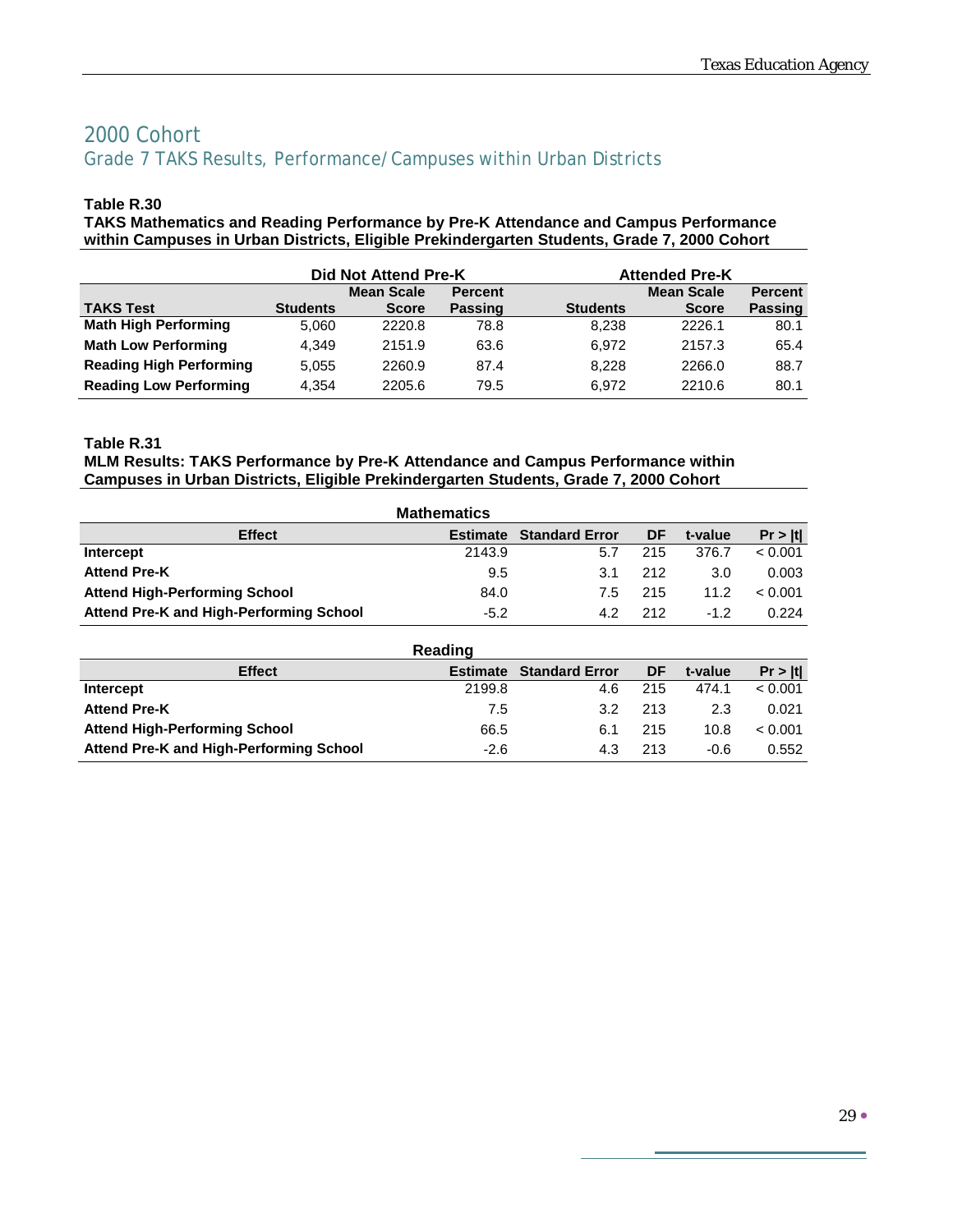### 2000 Cohort High School Graduation and Dropout, College Enrollment, and College Persistence Results

#### **Table R.32**

#### **High School and Postsecondary Outcomes by Pre-K Attendance, Eligible Prekindergarten Students, 2000 Cohort**

|                             | Did Not Attend Pre-K |            |                 | <b>Attended Pre-K</b> |  |  |
|-----------------------------|----------------------|------------|-----------------|-----------------------|--|--|
|                             | $N = 49,521$         |            |                 | $N = 92,017$          |  |  |
|                             |                      | Percentage |                 | Percentage            |  |  |
| <b>Outcome</b>              | <b>Students</b>      | (%)        | <b>Students</b> | (%)                   |  |  |
| Dropped out                 | 4,462                | 9.0        | 6.495           | 7.1                   |  |  |
| <b>Graduated</b>            | 32.479               | 65.6       | 65.922          | 71.6                  |  |  |
| <b>Enrolled in college</b>  | 15,381               | 31.1       | 34,834          | 37.9                  |  |  |
| <b>Persisted in college</b> | 11.040               | 22.3       | 25.786          | 28.0                  |  |  |

#### **Table R.33**

#### **Logistic Regression Results: High-School Outcomes by Prekindergarten Attendance, Eligible Prekindergarten Students, 2000 Cohort**

| <b>Likelihood of Dropping Out</b>                                                                  |        |         |  |       |         |  |  |
|----------------------------------------------------------------------------------------------------|--------|---------|--|-------|---------|--|--|
| <b>Effect</b><br><b>Chi-Sauare</b><br>Pr > ChiSa<br><b>Standard Error</b><br>DF<br><b>Estimate</b> |        |         |  |       |         |  |  |
| Intercept                                                                                          | $-2.5$ | 0.006   |  | 58047 | < 0.001 |  |  |
| <b>Attend Prekindergarten</b>                                                                      | 171 01 | < 0.001 |  |       |         |  |  |

#### **Likelihood of Graduating Effect Estimate Standard Error DF Chi-Square Pr > ChiSq Intercept** 0.8 0.010 1 17277 < 0.001 Attend Prekindergarten 0.1 0.010 1 555.56 < 0.001

#### **Table R.34**

#### **Logistic Regression Results: College Outcomes by Prekindergarten Attendance, Eligible Prekindergarten Students, 2000 Cohort**

| <b>Likelihood of College Enrollment</b>                                                  |        |       |  |        |         |  |  |
|------------------------------------------------------------------------------------------|--------|-------|--|--------|---------|--|--|
| <b>Effect</b><br><b>Standard Error</b><br>DF Chi-Square<br>Pr > ChiSq<br><b>Estimate</b> |        |       |  |        |         |  |  |
| Intercept                                                                                | $-0.7$ | 0.006 |  | 11899  | < 0.001 |  |  |
| <b>Attend Prekindergarten</b>                                                            | 0.2    | 0.006 |  | 647.70 | < 0.001 |  |  |

| <b>Likelihood of College Persistence</b>                                                            |        |       |  |        |         |  |  |
|-----------------------------------------------------------------------------------------------------|--------|-------|--|--------|---------|--|--|
| <b>Effect</b><br><b>Chi-Square</b><br>Pr > ChiSa<br><b>Standard Error</b><br>DF.<br><b>Estimate</b> |        |       |  |        |         |  |  |
| Intercept                                                                                           | $-1.1$ | 0.007 |  | 28188  | < 0.001 |  |  |
| <b>Attend Prekindergarten</b>                                                                       | 0.2    | 0.007 |  | 546.84 | < 0.001 |  |  |